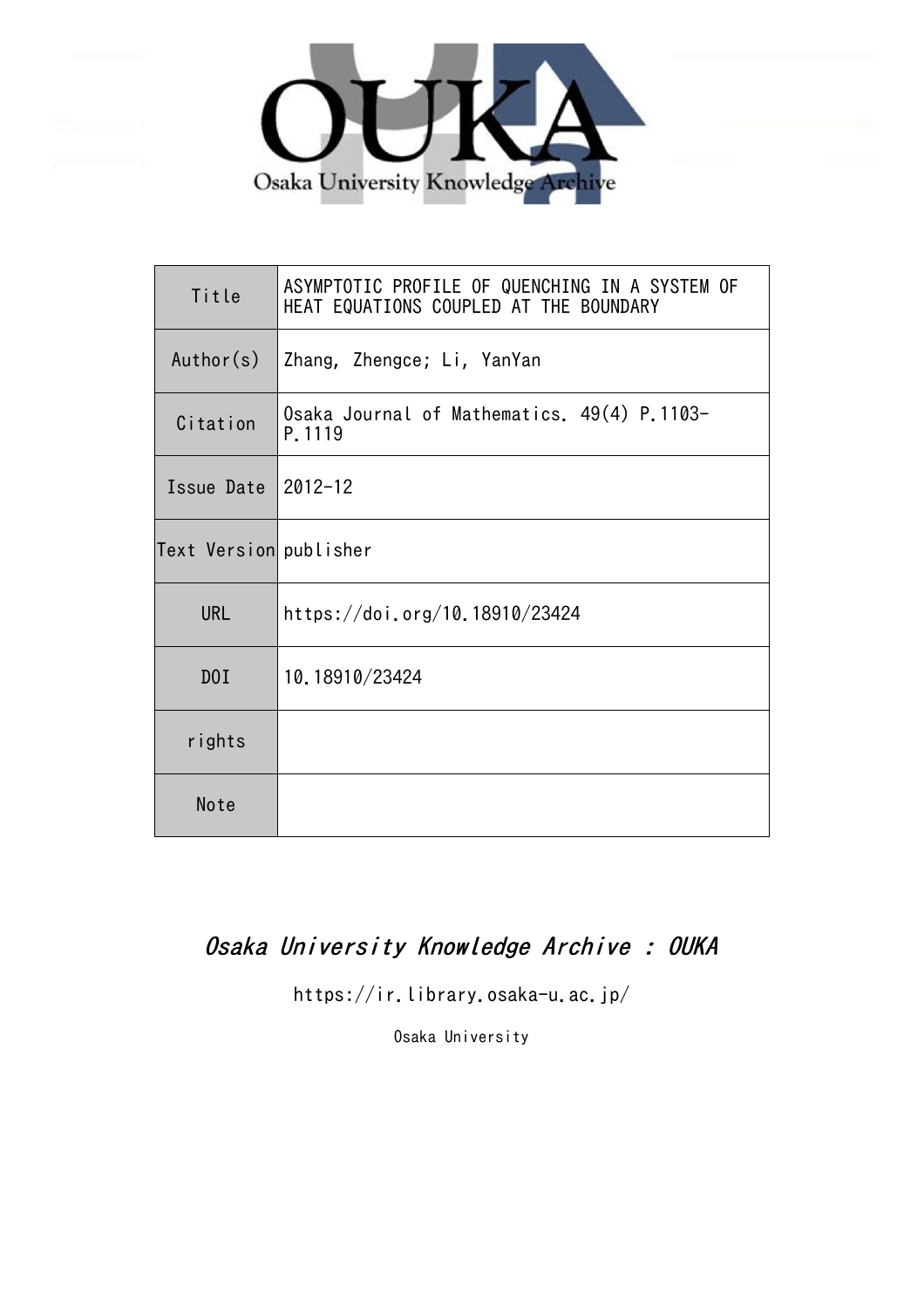# **ASYMPTOTIC PROFILE OF QUENCHING IN A SYSTEM OF HEAT EQUATIONS COUPLED AT THE BOUNDARY**

ZHENGCE ZHANG and YANYAN LI

(Received April 19, 2011)

#### **Abstract**

We study finite time quenching for the radial solutions of a system of heat equations coupled at the boundary condition. This system exhibits simultaneous and nonsimultaneous quenching. In particular, three kinds of simultaneous quenching profiles are obtained for different nonlinear exponent regions and appropriate initial data.

## **1. Introduction**

In this paper we study quenching phenomena for heat equations

$$
(1.1) \t\t u_t = \Delta u, \quad v_t = \Delta v, \quad x \in \Omega, \ t \in (0, T),
$$

with coupled boundary conditions

(1.2) 
$$
\left.\frac{\partial u}{\partial n}\right|_{\partial\Omega} = -v^{-p}, \quad \left.\frac{\partial v}{\partial n}\right|_{\partial\Omega} = -u^{-q}, \quad x \in \partial\Omega, \ t \in (0, T),
$$

and positive initial data

$$
u(x, 0) = u_0(x), v(x, 0) = v_0(x), x \in \overline{\Omega},
$$

where  $p, q > 0$  and  $\Omega \subset \mathbb{R}^N$  ( $N \ge 2$ ) is a bounded smooth domain. Throughout this paper we assume that

$$
u_0(x), v_0(x) \in C^2(\overline{\Omega}), \quad \Delta u_0(x), \Delta v_0(x) \leq 0, \quad x \in \overline{\Omega}.
$$

In the radial symmetric case with  $\Omega = B_1 = \{x \mid |x| < 1\}$ , let  $r = |x|$  and  $u_0(x) = u_0(r)$ ,  $v_0(x) = v_0(r)$ . Then the radial solutions  $u(r, t)$  and  $v(r, t)$  satisfy the

<sup>2010</sup> Mathematics Subject Classification. 35B40, 35K50, 35K55.

Supported by the Fundamental Research Funds for the Central Universities of China and by the Scientific Research Foundation for the Returned Overseas Chinese Scholars, State Education Ministry.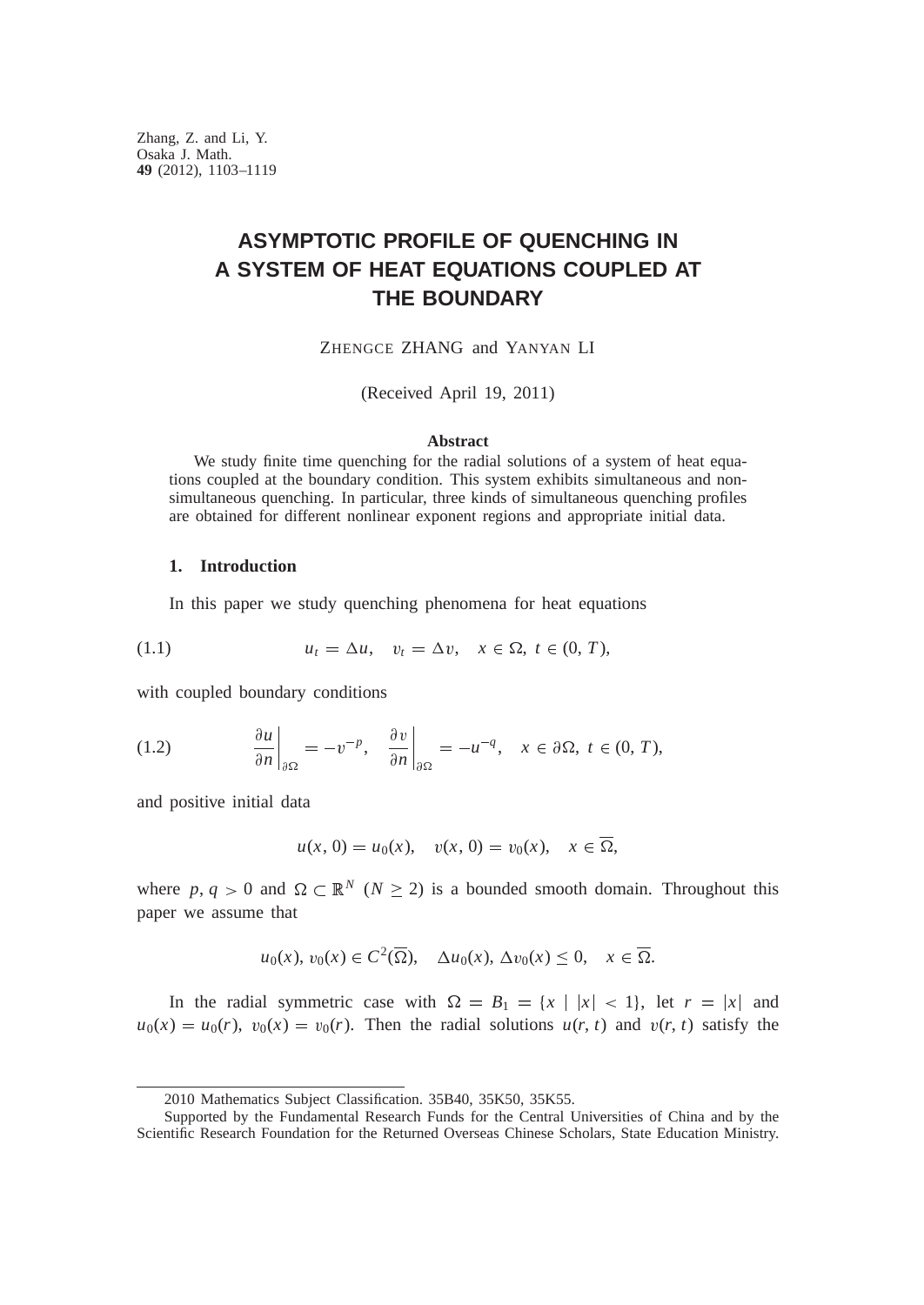following equations,

(1.3) 
$$
\begin{cases} u_t = u_{rr} + \frac{N-1}{r} u_r, \ v_t = v_{rr} + \frac{N-1}{r} u_r, & (r, t) \in (0, 1) \times (0, T), \\ u_r(0, t) = 0, u_r(1, t) = -v^{-p}(1, t), & t \in (0, T), \\ v_r(0, t) = 0, v_r(1, t) = -u^{-q}(1, t), & t \in (0, T), \\ u(r, 0) = u_0(r), v(r, 0) = v_0(r), & r \in [0, 1]. \end{cases}
$$

Similarly, we have

$$
u_0(r), v_0(r) \ge 0, u_t(r, 0), v_t(r, 0) \le 0, 0 \le r \le 1.
$$

For the convenience, we assume that

 $u'_0(r) \leq 0$ ,  $v'_0(r) \leq 0$ ,  $0 \leq r \leq 1$ .

The study of quenching (in general the solution is defined up to  $t = T$  but some term in the problem ceases to make sense) began with the work of Kawarada [11] appeared in 1975. In that paper he studied the semi-linear heat equation as a singular reaction at level  $u = 1$ . He proved that not only the reaction term, but also the time derivative blows up wherever *u* reaches this value, see also [1]. Quenching problems have been studied by many authors, see [2, 4, 5, 9, 10] and the references therein.

In [7], Ferreira, Quiros and Rossi studied the one-dimensional case of (1.1) and found that, due to the absorption generated by the boundary condition at  $x = 0$ , the solutions decrease to zero at this point. If they vanish in finite time  $t = T_0$ , the boundary condition  $u_x(0,t) = -v^{-p}(0,t)$  and  $v_x(0,t) = -u^{-q}(0,t)$  for  $0 < t < T$  blows up and the solution, being classical up to  $t = T$ , no longer exists (as a classical solution) for greater times, thus the maximal existence time of a classical solution is  $T = T_0$ . They characterized in terms of the parameters involved when non-simultaneous quenching may appear. They obtained that if  $p, q \ge 1$  quenching is always simultaneous, while if  $p < 1$  or  $q < 1$  non-simultaneous quenching indeed occurs. Moreover, if quenching is non-simultaneous they found the quenching rate, which surprisingly depends on the parameter in the flux associated to the other component. Also, the only quenching point is the origin.

In [8], Hu and Yin considered the profile near the blowup time for the solutions of the following problem:

(1.4) 
$$
\begin{cases} \frac{\partial u}{\partial t} = \Delta u & \text{for } x \in \Omega, \ t > 0, \\ \frac{\partial u}{\partial n} = u^p & \text{for } x \in \partial\Omega, \ t > 0, \\ u(x, 0) = u_0(x) & \text{for } x \in \Omega \end{cases}
$$

where  $\Omega$  is a bounded domain in  $\mathbb{R}^n$  with boundary  $\partial \Omega$ , *n* is the exterior normal vector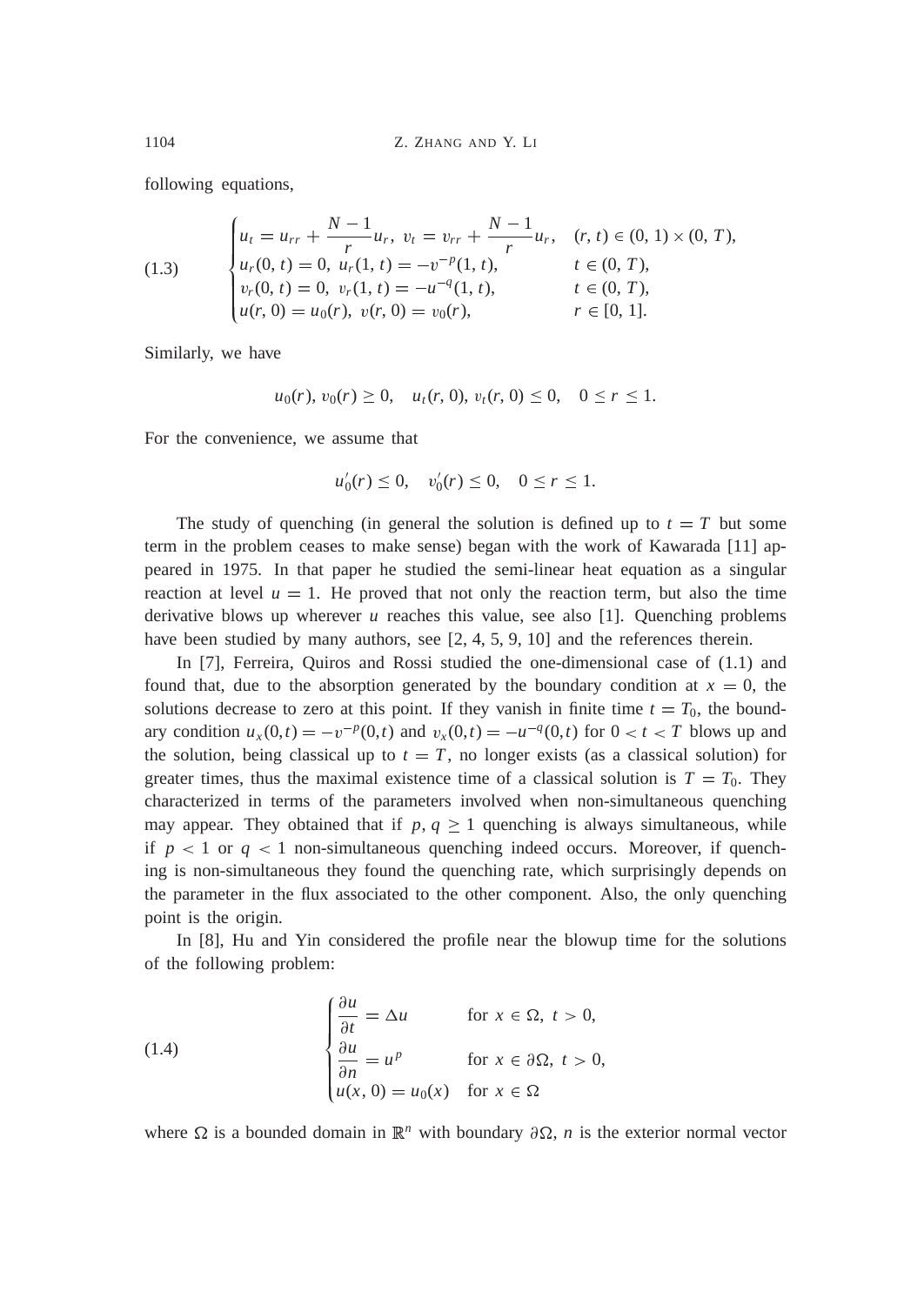on  $\partial \Omega$ ,  $p > 1$  and  $u_0(x) \ge 0$ . Under the assumptions of  $u_0$ , they obtained the blowup rate  $u(x, t) \sim C(T - t)^{-1/[2(p-1)]}$ , where  $x \in \partial \Omega$  and  $C > 0$ .

In [6], Fila and Levine studied the quenching problem for the scalar case

(1.5) 
$$
\begin{cases} u_t = u_{xx}, & (x, t) \in (0, 1) \times (0, T), \\ u_x(0, t) = 0, u_x(1, t) = -u^{-q}(1, t), & t \in (0, T), \\ u(x, 0) = u_0(x) > 0, & x \in [0, 1], \end{cases}
$$

and obtained that  $u(1, t) \sim (T - t)^{1/[2(q+1)]}$ , where  $f \sim g$  means that  $c_1 f \le g \le c_2 f$ holds for *t* close to *T* and some positive constants  $c_1$ ,  $c_2$ . We will use this notation throughout this paper.

Pablo, Quiros and Rossi [13] firstly distinguished non-simultaneous quenching from simultaneous one. They considered a heat system coupled via inner absorptions:

(1.6) 
$$
\begin{cases} u_t = u_{xx} - v^{-p}, \ v_t = v_{xx} - u^{-q}, & (x, t) \in (0, 1) \times (0, T), \\ u_x(0, t) = v_x(0, t) = u_x(1, t) = v_x(1, t) = 0, & t \in (0, T), \\ u(x, 0) = u_0(x), \ v(x, 0) = v_0(x), & x \in [0, 1], \end{cases}
$$

where  $\min_{x \in [0,1]} u(x, t) = u(0, t)$ ,  $\min_{x \in [0,1]} v(x, t) = v(0, t)$  under certain assumptions on the initial data  $u_0, v_0 > 0$ . For the coupled equations (1.6), the following quenching rates were proved in [13]:

(a) If quenching is non-simultaneous and, for instance,  $v$  is the quenching component, then  $v(0, t) \sim (T - t)$  for *t* close to *T*.

- (b) If quenching is simultaneous, then for *t* close to *T* :
	- 1.  $u(0, t) \sim (T t)^{(p-1)/(pq-1)}, v(0, t) \sim (T t)^{(q-1)/(pq-1)},$  if  $p, q > 1$  or  $p, q < 1$ ; 2.  $u(0, t), v(0, t) \sim (T - t)^{1/2}$ , if  $p = q = 1$ ; 3.  $u(0, t) \sim |\log(T - t)|^{-1/(q-1)}, v(0, t) \sim (T - t)|\log(T - t)|^{q/(q-1)}, \text{ if } q > p = 1.$

For the system

(1.7) 
$$
\begin{cases} u_t = u_{xx}, \ v_t = v_{xx}, & (x, t) \in (0, 1) \times (0, T), \\ u_x(0, t) = 0, \ u_x(1, t) = -v^{-p}(1, t), \quad t \in (0, T), \\ v_x(0, t) = 0, \ v_x(1, t) = -u^{-q}(1, t), \quad t \in (0, T), \\ u(x, 0) = u_0(x), \ v(x, 0) = v_0(x), \qquad x \in [0, 1], \end{cases}
$$

the finite time quenching results from the coupled singular nonlinear boundary flux by Zheng and Song  $[14]$ , other than the situation in the model of  $(1.6)$  with coupled nonlinear absorption terms. The quenching in  $(1.7)$  may be either simultaneous or non-simultaneous. This is determined by particular ranges of nonlinear exponents and initial data. They showed that  $\{x = 1\}$  is the only quenching point and there are three kinds of simultaneous quenching rates in time can be briefly described in the following conclusions:

- 1.  $u(1, t) \sim (T t)^{\alpha/2}, v(1, t) \sim (T t)^{\beta/2}$  for  $p, q > 1$  or  $p, q < 1$ ;
- 2.  $u(1, t) \sim (T t)^{1/4}, v(1, t) \sim (T t)^{1/4}$  for  $p = q = 1$ ;
- 3.  $u(1, t) \sim |\log(T t)|^{-1/(q-1)}, v(1, t) \sim (T t)|\log(T t)|^{q/(q-1)}$  for  $1 = p < q$ ,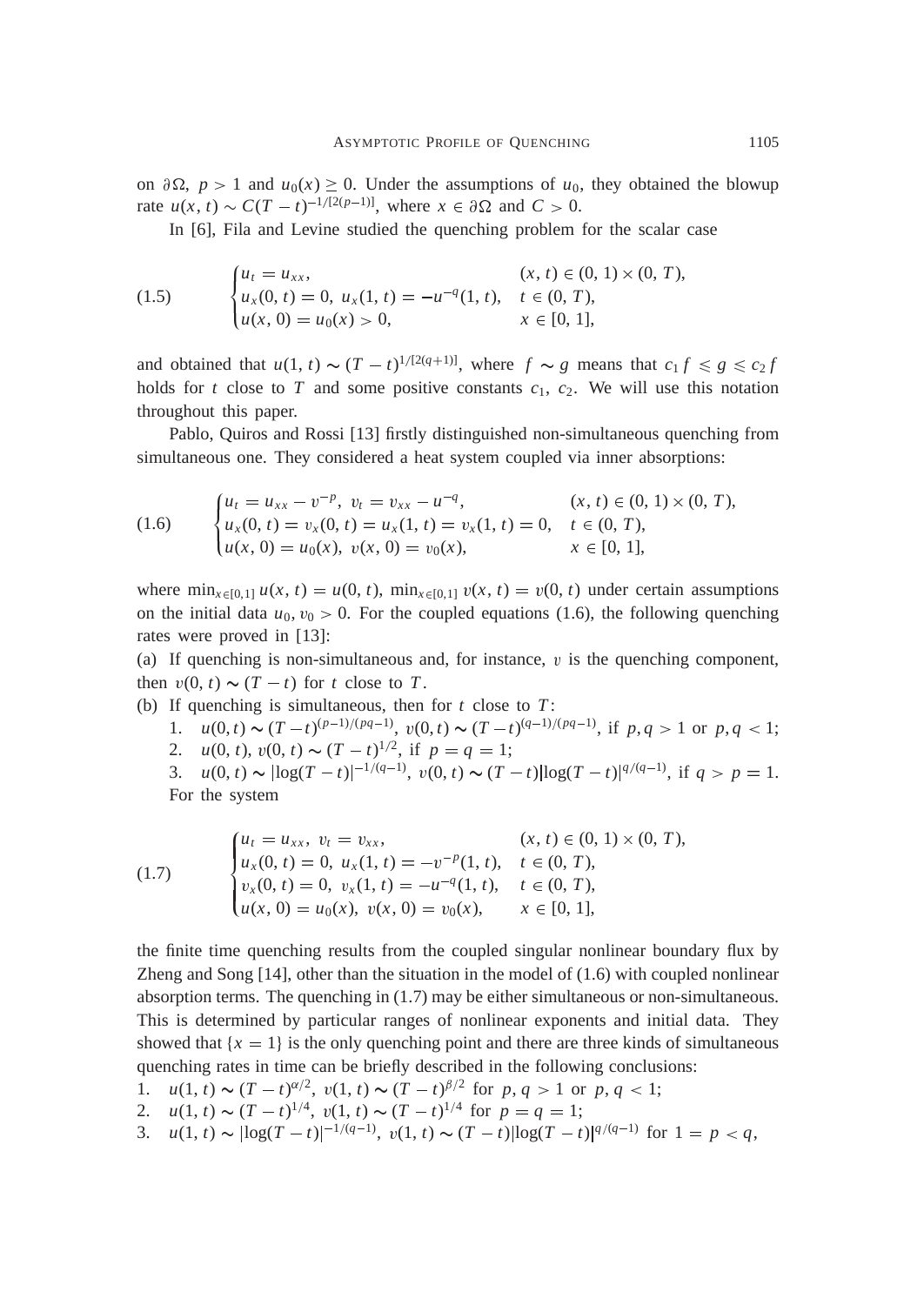where  $\alpha = (p-1)/(pq-1), \beta = (q-1)/(pq-1).$ 

And  $v(1,t) \sim (T-t)^{1/(p+1)}$  for non-simultaneous quenching with v quenching only. The quenching in (1.3) may be either simultaneous or non-simultaneous. This is determined by particular ranges of nonlinear exponents and initial data, denoted as follows: (H1) (i)  $q \ge p > 1$ :  $v_0^{1-p}(r) \le C_1(i)u_0^{1-q}(r)$  with  $C_1(i) \ge (p-1)/(q-1)$ ,

(ii)  $q > p = 1$ :  $-\log v_0(r) \le C_1(i)u_0^{1-q}(r)$  with  $C_1(ii) \ge 1/(q-1)$ ,

(iii)  $p = q = 1$ :  $c_1u_0(r) \le v_0(r) \le c_2u_0(r)$  with  $c_1, c_2 > 0$ ,

(H2) 
$$
0 < p \le q < 1
$$
:  $v_0^{1-p}(r) \le C_2 u_0^{1-q}(r)$  with  $0 < C_2 \le (p-1)/(q-1)$ ,

(H3)  $0 < p < 1 \le q$ :  $v_0^{1-p}(r) \le C_3 u_0^{1-q}(r)$  with  $C_3 \ge 0$ ,

 $\mu_0^{-(q+1)/2}(1)(u''_0(r) + ((N-1)/r)u'_0(r)) \ge c_0v_0^{-(p+1)/2}(1)(v''_0(r) + ((N-1)/r)v'_0(r))$ with  $\sqrt{p}/\sqrt{q} < c_0 < (p+1)/(\sqrt{C_4(q+1)})$ ,

for  $r \in [0, 1]$ , where  $C_4$  is one of the constants in the assumptions (H1)–(H3).

In this paper, we extend the problem  $(1.1)$ – $(1.4)$  in [7] to higher dimensional space and study the asymptotic profile of quenching for radial solutions. In comparison with the one dimensional case, some additional terms need to be taken care of while a verity of auxiliary functions are constructed by the maximum principle. We consider radial solutions in a ball and we will propose a criterion to identify simultaneous and nonsimultaneous quenching for (1.3) under some assumptions, and then establish asymptotic estimates of quenching with different conditions, exactly the asymptotic profile near the quenching point. We will show that  $\{r = 1\}$  is the only quenching point and that the three kinds of simultaneous quenching profiles can be briefly described in the following conclusions:

1.  $u(r, T) \sim (1 - r)^{(p-1)/(pq-1)}, v(r, T) \sim (1 - r)^{(q-1)/(pq-1)},$  if  $p, q > 1$  or  $p, q < 1$ ;

2.  $u(r, T), v(r, T) \sim (1 - r)^{1/2}$ , if  $p = q = 1$ ;

3.  $u(r, T) \sim |\log(1 - r)|^{-1/(q-1)}, v(r, T) \sim (1 - r)|\log(1 - r)|^{q/(q-1)}, \text{ if } q > p = 1,$ for *r* close to 1.

If quenching is non-simultaneous and, for instance,  $v$  is the quenching component, then  $v(r, T) \sim (1 - r)$  for *r* close to 1.

For simultaneous and non-simultaneous quenching cases, the quenching rates of radial solutions are very similar to those in the one dimensional case (see [14]), which will be described in Remarks 3.1 and 4.2 below.

REMARK 1.1. It's interesting that an open problem is left on whether the quenching profile and rate are unique without the assumption on the initial data so that the solution is monotonically decreasing both in  $t$  and  $r$ . Also, the quenching behavior of non-radial solutions in higher dimensional space is still open. They will be the subjects of future research.

The paper is organized as follows. We begin with a theorem on finite time quenching and quenching sets in Section 2 together with two basic lemmas as preliminaries of the paper, and then, in Section 3, we propose the criterion to identify the simultaneous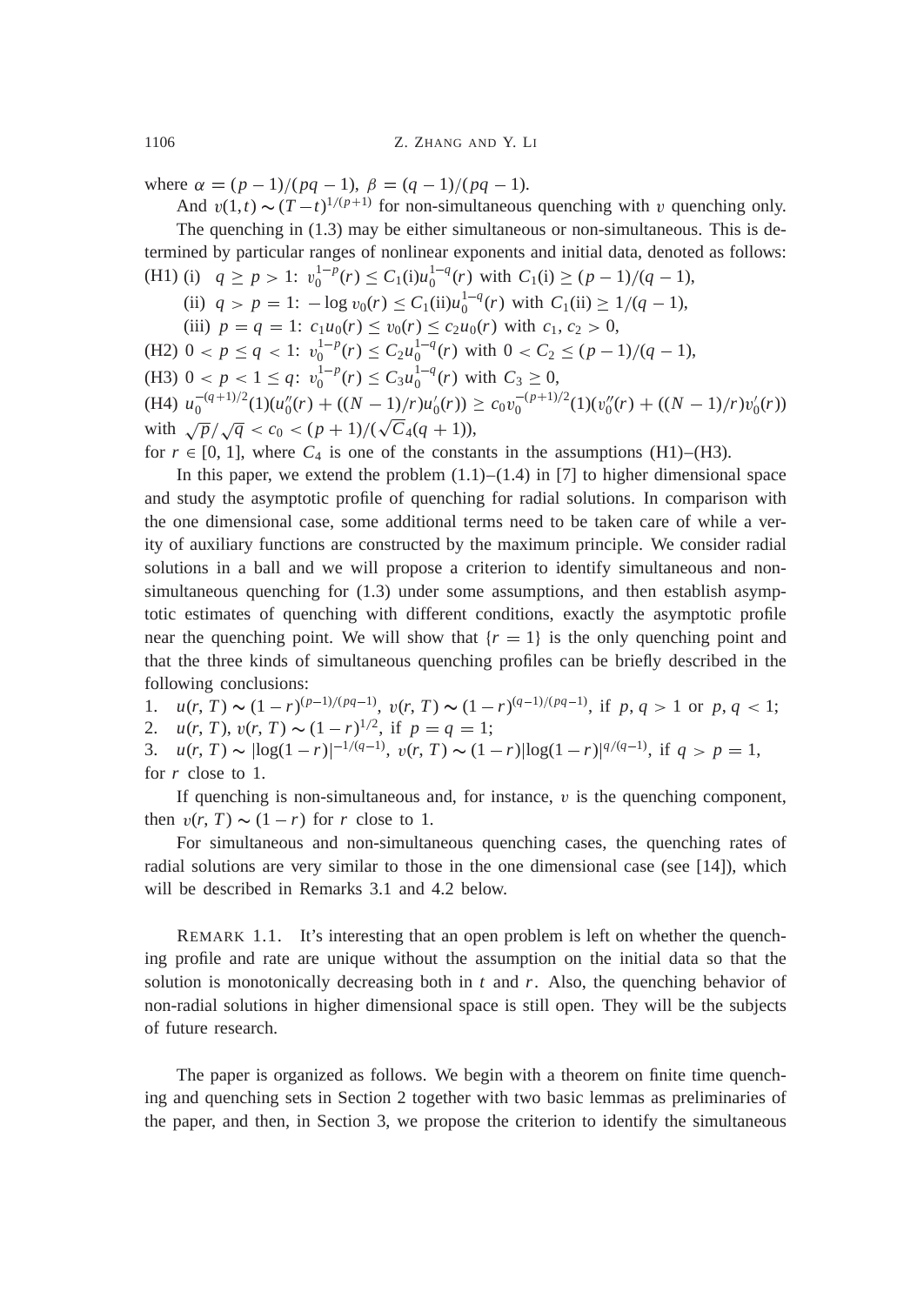and non-simultaneous quenching. As the main results of the paper, the three kinds of simultaneous quenching behaviors will be proved in Section 4.

Throughout this paper, *C* and *c* denote different positive constants.

#### **2. Finite time quenching and preliminaries**

Let  $(u, v)$  be a solution of (1.3) with  $0 < u_0 \leq M$ ,  $0 < v_0 \leq K$  on [0, 1]. Then  $0 < u \leq M$ ,  $0 < v \leq K$  for all *t* in the existence interval and  $r \in [0, 1]$ .

At first, we consider the following quenching theorem.

**Theorem 2.1.** *Assume p,*  $q > 0$ *. Then every solution*  $(u, v)$  *of* (1.3) *quenches in finite time with the only quenching point*  $r = 1$ *.* 

Proof. Since  $u'_0, v'_0 \le 0$ , we know that  $u_r, v_r \le 0$  by the maximum principle. Thus,

$$
\min_{r \in [0,1]} u(r, t) = u(1, t), \quad \min_{r \in [0,1]} v(r, t) = v(1, t), \quad t \in [0, T).
$$

For  $F(t) = \int_0^1$  $\int_0^1 r^{N-1} u(r, t) dr$  and  $G(t) = \int_0^1$  $\int_{0}^{1} r^{N-1}v(r, t) dr$ , we have  $F'(t) = \int_0^1$ 0  $r^{N-1}u_t(r, t) dr = \int_0^1$ 0  $(r^{N-1}u_{rr} + (N-1)r^{N-2}u_r) dr$  $= u_r(1, t) = -v^{-p}(1, t) \leq -K^{-p},$  $G'(t) = \int_0^1$ 0  $r^{N-1}v_t(r, t) dr = \int_0^1$ 0  $(r^{N-1}v_{rr} + (N-1)r^{N-2}v_r) dr$  $= v_r(1, t) = -u^{-q}(1, t) \le -M^{-q},$ 

and so

$$
F(t) \le F(0) - tK^{-p} \le \frac{M}{N} - tK^{-p}, \quad G(t) \le G(0) - tM^{-q} \le \frac{K}{N} - tM^{-q}.
$$

On the other hand,

$$
F(t) = \int_0^1 r^{N-1} u(r, t) dr \ge u(1, t) \int_0^1 r^{N-1} dr = \frac{u(1, t)}{N},
$$
  

$$
G(t) = \int_0^1 r^{N-1} v(r, t) dr \ge v(1, t) \int_0^1 r^{N-1} dr = \frac{v(1, t)}{N}.
$$

Then we have

$$
u(1, t) \le M - NtK^{-p}
$$
,  $v(1, t) \le K - NtM^{-q}$ ,

which means that there exists  $T > 0$  such that  $\lim_{t \to T^-} \min\{u(1, t), v(1, t)\} = 0$ .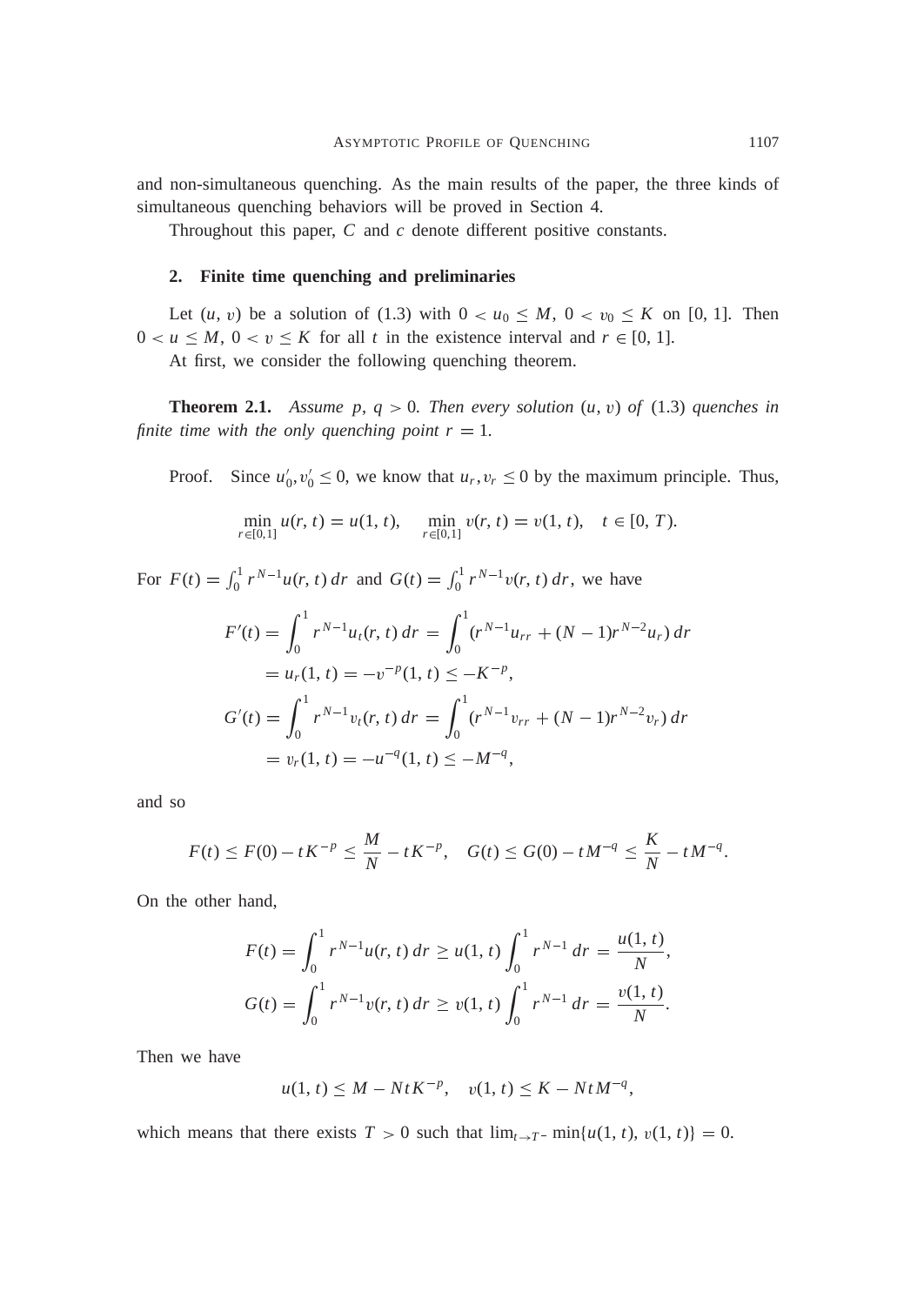To show that  $r = 1$  is the unique quenching point, it suffices to prove that the quenching cannot occur at any inner point  $r_0 \in (1/2, 1)$ . Define

$$
h(r, t) = u_r(r, t) + \frac{\varepsilon}{2K^p} \left(r - \frac{1}{4}\right)^2,
$$

where  $\varepsilon > 0$ . Since  $u_r(r, T/2) < 0$  for  $r \in (0, 1]$ , there exists  $\varepsilon_0 > 0$  such that  $u_r(r, T/2) \le -\varepsilon_0 < 0$  for  $r \in [1/4, 1]$ . If we take  $\varepsilon \le 32K^p \varepsilon_0/9$ , then  $h(r, T/2) \le 0$ ,  $r \in [1/4, 1]$ . We have

$$
h_t - h_{rr} - \frac{N-1}{r}h_r + \frac{N-1}{r^2}h
$$
  
=  $-\frac{\varepsilon}{K^p} - \frac{\varepsilon(N-1)}{rK^p} \left(r - \frac{1}{4}\right) + \frac{\varepsilon(N-1)}{2r^2K^p} \left(r - \frac{1}{4}\right)^2$   
=  $-\frac{\varepsilon}{K^p} \left(1 + \frac{N-1}{r} \left(r - \frac{1}{4}\right) - \frac{N-1}{2r^2} \left(r - \frac{1}{4}\right)^2\right)$   
=  $-\frac{\varepsilon}{2r^2K^p} \left((N+1)r^2 - \frac{N-1}{16}\right)$   
 $\leq 0$ 

for  $(r, t) \in (1/4, 1) \times (T/2, T)$ . And

$$
h\left(\frac{1}{4}, t\right) = u_r\left(\frac{1}{4}, t\right) \le 0, \quad h(1, t) = -v^{-p}(1, t) + \frac{9\varepsilon}{32K^p} \le 0
$$

for  $t \in (T/2, T)$ . By the maximum principle,  $h \le 0$  in  $(1/4, 1) \times (T/2, T)$ , which means that

$$
u_r(r, t) + \frac{\varepsilon}{2K^p} \left(r - \frac{1}{4}\right)^2 \leq 0, \quad (r, t) \in \left(\frac{1}{4}, 1\right) \times \left(\frac{T}{2}, T\right).
$$

Integrating with respect to  $r$ , we obtain

$$
u(r, t) \ge u(1, t) + \frac{\varepsilon(1-r)}{6K^p} \left( \frac{9}{16} + \frac{3}{4} \left( r - \frac{1}{4} \right) + \left( r - \frac{1}{4} \right)^2 \right)
$$
  
 
$$
\ge u(1, t) + \frac{3\varepsilon(1-r)}{32K^p}, \quad (r, t) \in \left( \frac{1}{4}, 1 \right) \times \left( \frac{T}{2}, T \right).
$$

Hence, for any  $r_0 \in (1/2, 1)$ ,

$$
\liminf_{t \to T^-} u(r_0, t) \ge \frac{3\varepsilon (1 - r_0)}{32K^p} > 0.
$$

Similarly, we have also  $\liminf_{t\to T^-} v(r_0, t) > 0$ .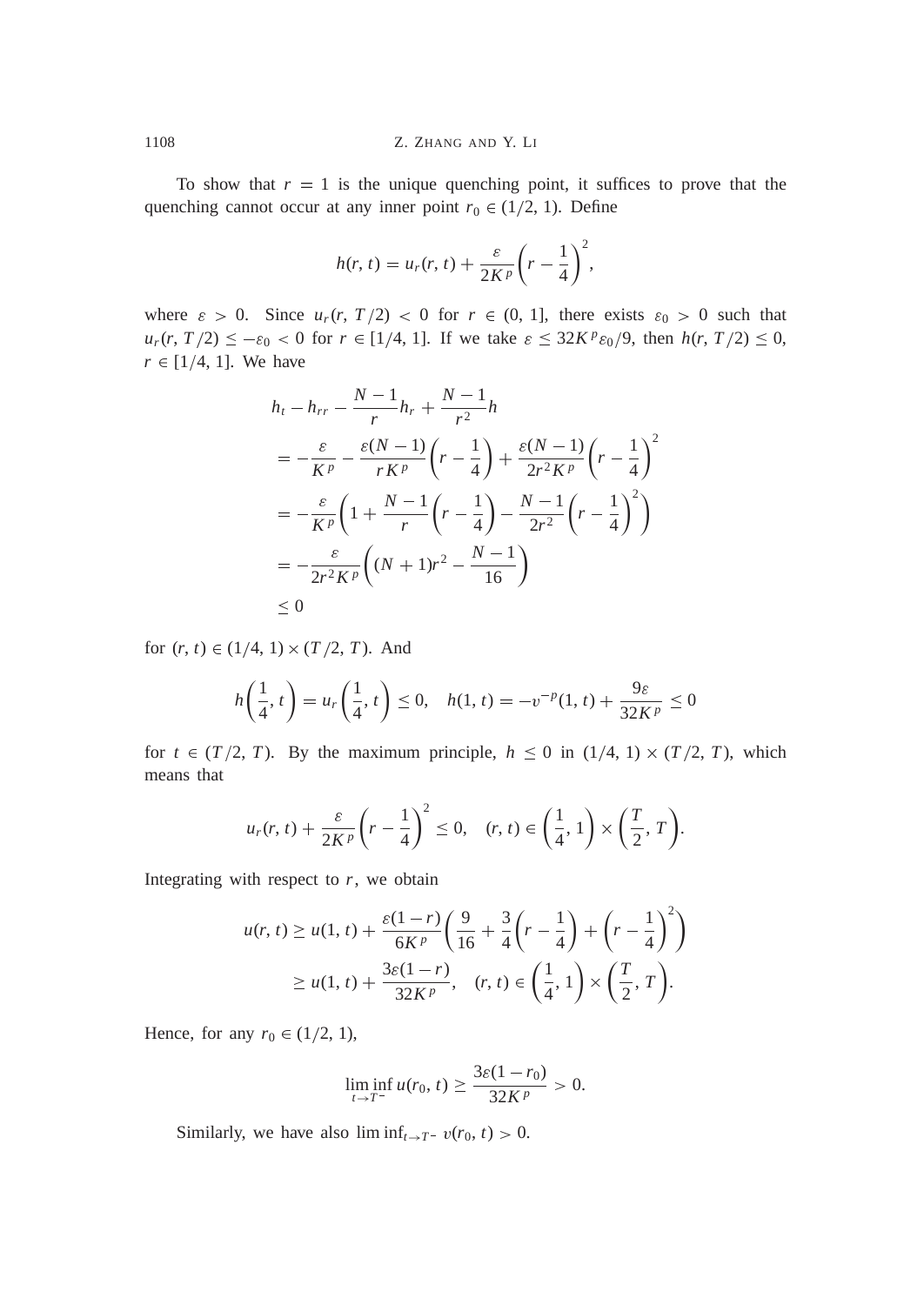We have shown that quenching cannot occur in the interior of  $(0, 1)$ . The proof is complete.  $\Box$ 

Next, we introduce two basic lemmas as preliminaries.

**Lemma 2.1.** *Let*  $(u, v)$  *be a solution to*  $(1.3)$  *with assumptions*  $(H1) - (H3)$ *.* (i) If  $q \ge p > 0$ ,  $q, p \ne 1$ , then there exists a positive constant C such that

$$
(2.1) \t\t v1-p(r, t) \leq Cu1-q(r, t), \quad (r, t) \in [0, 1] \times [0, T),
$$

*where C can be one of the constants in the assumptions* (H1)-(i)–(H3)*.* (ii) If  $q > p = 1$ , then there exists a positive constant  $C = C_1(i)$  such that

$$
(2.2) \t -log v(r, t) \leq Cu^{-q+1}(r, t), \quad (r, t) \in [0, 1] \times [0, T).
$$

(iii) If  $q = p = 1$ , then  $u \sim v$  for t close to T.

Proof. (i) For  $q \ge p > 0$  with  $p, q \ne 1$ , set  $\Phi(r,t) = v^{1-p} - Cu^{1-q}(r,t)$ . We know

$$
\Phi_t - \Phi_{rr} - \frac{N-1}{r} \Phi_r - (pv^{-1}v_r + qu^{-1}u_r)\Phi_r + q(1-p)u^{-1}v^{-1}u_r v_r \Phi
$$
  
=  $C(p-q)v^{-1}u^{-q}u_r v_r \le 0$ 

in  $(0, 1) \times (0, T)$ , and moreover

$$
\Phi_r(1, t) = ((p - 1) - C(q - 1))u^{-q}(1, t)v^{-p}(1, t) \le 0, \quad t \in (0, T)
$$

for each of (H1)–(H3),  $q, p \neq 1$ . The facts  $\Phi_r(0, t) = 0$  for  $t \in (0, T)$  and  $\Phi(r, 0) = 0$  $v_0^{1-p}(r) - Cu_0^{1-q}(r) \le 0$  for  $r \in [0, 1]$  are obviously true under the assumptions of the lemma. By the maximum principle,  $\Phi(r, t) \leq 0$ , i.e.,  $v^{1-p}(r, t) \leq Cu^{1-q}(r, t)$  for  $(r, t) \in$  $[0, 1] \times [0, T)$ .

(ii) For the case of  $q > p = 1$ , let  $\Psi(r, t) = -(\log v + Cu^{-q+1})(r, t)$ . By taking *C* large enough, we get

$$
\Psi_t - \Psi_{rr} - \frac{N-1}{r} \Psi_r - (v^{-1}v_r + qu^{-1}u_r)\Psi_r
$$
  
=  $(C(1-q)u^{-q+1} + q)u^{-1}v^{-1}u_r v_r \le 0$ 

for  $(0, 1) \times (0, T)$ , and

$$
\Psi_r(0, t) = 0, \quad \Psi_r(1, t) = (C(1 - q) + 1)u^{-q}(1, t)v^{-1}(1, t) \le 0, \quad t \in (0, T),
$$
  

$$
\Psi(r, 0) = -(\log v_0(r) + C u_0^{-q+1}(r)) \le 0, \quad r \in [0, 1].
$$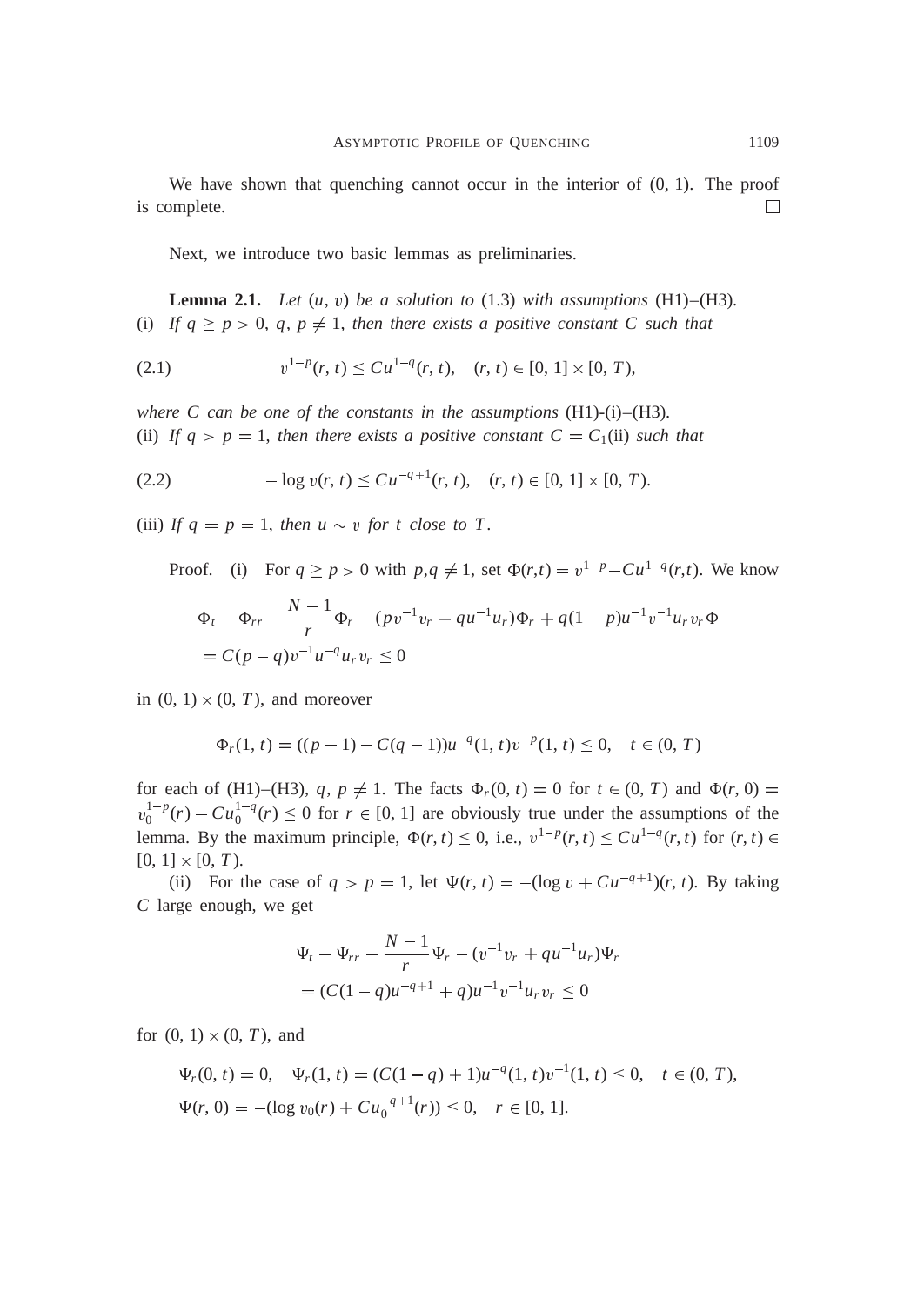It follows by the maximum principle that

$$
\Psi(r, t) = -(\log v + Cu^{-q+1})(r, t) \le 0, \quad (r, t) \in [0, 1] \times [0, T).
$$

(iii) For  $q = p = 1$ , let  $w = v - cu$ . Then  $w_t - w_{rr} - (N - 1)w_r/r = 0$  in  $(0, 1) \times (0, T)$ .  $w_r(0, t) = 0$  and  $w_r(1, t) + w(1, t)/(vu) = 0$ . Therefore, we can show by the maximum principle that  $u \sim v$ .

The lemma is proved.

**Lemma 2.2.** *If* (H4) *and one of* (H1)–(H3) *hold*, *then*

(2.3) 
$$
u^{-(q+1)/2}(1, t)u_t(r, t) \geq c_0 v^{-(p+1)/2}(1, t)v_t(r, t)
$$

*for*  $(r, t) \in [0, 1] \times (0, T)$  *and the positive constant*  $c_0$  *in* (H4)*.* 

Proof. Set

$$
J(r, t) = u^{-(q+1)/2}(1, t)u_t(r, t) - c_0v^{-(p+1)/2}(1, t)v_t(r, t).
$$

Since  $u, v \geq 0$ ,  $u_t, v_t \leq 0$ , we have on the parabolic boundary that

$$
J(r, 0) = u_0^{-(q+1)/2} (1) \left( u_0''(r) + \frac{N-1}{r} u_0'(r) \right)
$$
  

$$
- c_0 v_0^{-(p+1)/2} (1) \left( v_0''(r) + \frac{N-1}{r} v_0'(r) \right) \ge 0, \quad r \in [0, 1],
$$
  

$$
J_r(0, t) = u^{-(q+1)/2} (1, t) (u_r(0, t))_t - c_0 v^{-(p+1)/2} (1, t) (v_r(0, t))_t = 0, \quad t \in (0, T),
$$
  

$$
J_r(1, t) + c_0 q v^{-(p+1)/2} (1, t) u^{-(q+1)/2} (1, t) J(1, t)
$$
  

$$
= (p - c_0^2 q) u^{-(q+1)/2} v^{-p-1} (1, t) J(1, t) v_t(1, t) \ge 0, \quad t \in (0, T)
$$

since  $p \le c_0^2 p$ . Moreover, by Lemma 2.1 (i), we have with  $c_0 < (p+1)/(\sqrt{C_4(q+1)})$  that

$$
J_t - J_{rr} - \frac{N-1}{r} J_r + \frac{c_0(q+1)}{2} u^{(q-1)/2} (1, t) v^{-(p+1)/2} (1, t) v_t (1, t) J(r, t)
$$
  
+ 
$$
\frac{q+1}{2} u^{-1} (1, t) u_t(r, t) J(1, t)
$$
  
= 
$$
\frac{c_0}{2} ((p+1) v^{(p-1)/2} (1, t) - c_0 (q+1) u^{(q-1)/2} (1, t) ) v^{-p-1} (1, t) v_t (1, t) v_t(r, t)
$$
  

$$
\geq 0
$$

for  $(r, t) \in (0, 1) \times (0, T)$ . By the maximum principle (see, e.g., Lemma 2.1 of [3]),  $J(r, t) \ge 0$ , or equivalently,  $u^{-(q+1)/2}(1, t)u_t(r, t) \ge c_0v^{-(p+1)/2}(1, t)v_t(r, t)$  for  $(r, t) \in$  $\Box$  $[0, 1] \times (0, T)$ . This completes the proof.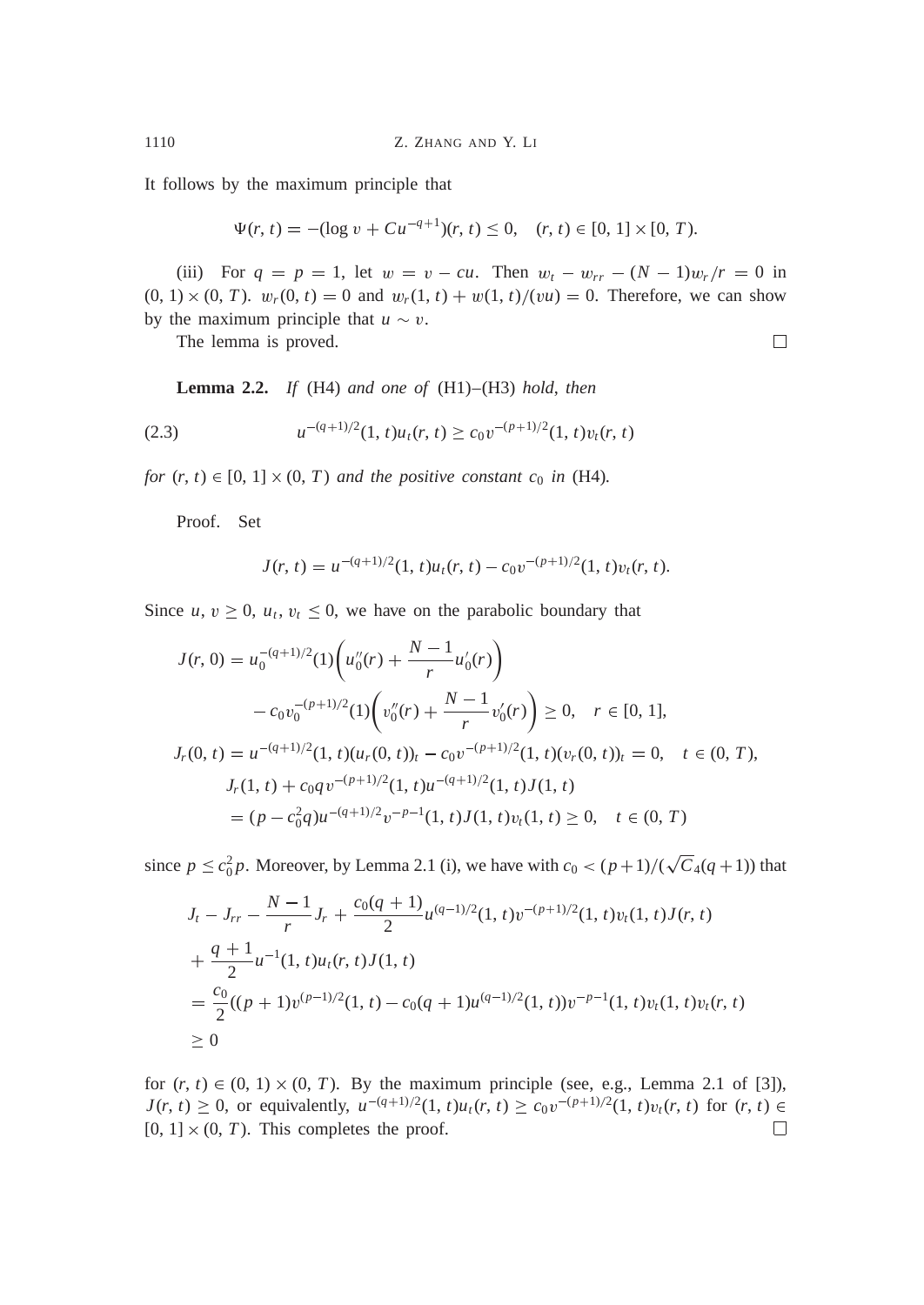#### **3. Simultaneous and non-simultaneous quenching**

In this section, we will prove a criterion to identify the simultaneous and nonsimultaneous quenching, which is given as the following theorem.

**Theorem 3.1.** Let  $(u, v)$  be a solution of  $(1.3)$  with quenching time T.

(i) If p,  $q \geq 1$ , then simultaneous quenching will occur for any positive initial data *satisfying* (H1) *and* (H4)*.* If  $0 < p < 1 \leq q$  with (H3) *and* (H4) *hold*, *then the quenching is non-simultaneous.*

(ii) If  $0 < p, q < 1$ , then for any positive  $u_0(r)$  there exists  $v_0(r)$  such that (H2) and (H4) *hold*, *and the quenching is non-simultaneous.*

(iii) *In the case of non-simultaneous quenching*, *for instance*, *if* <sup>v</sup> *is the quenching component, then*  $v(r, T) \sim (1 - r)$  *for r close to* 1*.* 

We needs three lemmas to prove the three parts of the theorem, respectively.

**Lemma 3.1.** *Assume that the quenching is non-simultaneous and*, *for instance*, <sup>v</sup> *is the quenching component with quenching time T. Then*  $v(r, T) \sim (1 - r)$  for 0 <  $1 - r \ll 1$ .

Proof. Notice that  $\lim_{t\to T^-} v(1, t) = 0$  and  $0 < c < u(1, t) \le M$  for  $0 <$  $1 - r \ll 1$ . Set

$$
J(r, t) = v_r(r, t) + \varphi(r)u^{-q},
$$

where  $\varphi$ ,  $\varphi'$ ,  $\varphi'' \ge 0$ ,  $\varphi(0) = 0$ ,  $\varphi(1) = 1$ ,  $\varphi'(1) \ge 0$ ,  $\varphi(r) \le -u_0^q(r)v_0'(r)$ . It is easy to see that  $J(r, 0) \leq 0$ ,  $J(0, t) = J(1, t) = 0$ , and

$$
J_t - J_{rr} - \frac{N-1}{r} J_r + \frac{N-1}{r^2} J
$$
  
=  $\frac{N-1}{r^2} \varphi u^{-q} - \varphi'' u^{-q} + 2q \varphi' u^{-q-1} u_r - q(q+1) \varphi u^{-q-2} u_r^2 - \frac{N-1}{r} \varphi' u^{-q}$   
=  $\varphi u^{-q-2} \left( \frac{N-1}{r^2} u^2 - q(q+1) u_r^2 \right) - \varphi'' u^{-q} + 2q \varphi' u^{-q-1} u_r - \frac{N-1}{r} \varphi' u^{-q}$   
\le 0

for  $(r, t) \in (0, 1) \times (0, T)$ . By the maximum principle,  $J(r, t) \le 0$  for  $(r, t) \in [0, 1] \times [0, T)$ . By  $\varphi'(r) \ge 0$ , we know that there exists  $0 < 1 - r_1 \ll 1$  such that  $\varphi(r) \ge c > 0$  for any  $r \in [r_1, 1]$ . By  $0 < c < u(1, t) \leq M$ , we have  $-v_r \geq cu^{-q} \geq C$ . Integrating the above inequality from *r* to 1, we obtain

$$
v(r, t) \ge C(1 - r)
$$

for  $r \in (r_1, 1], 0 < T - t \ll 1.$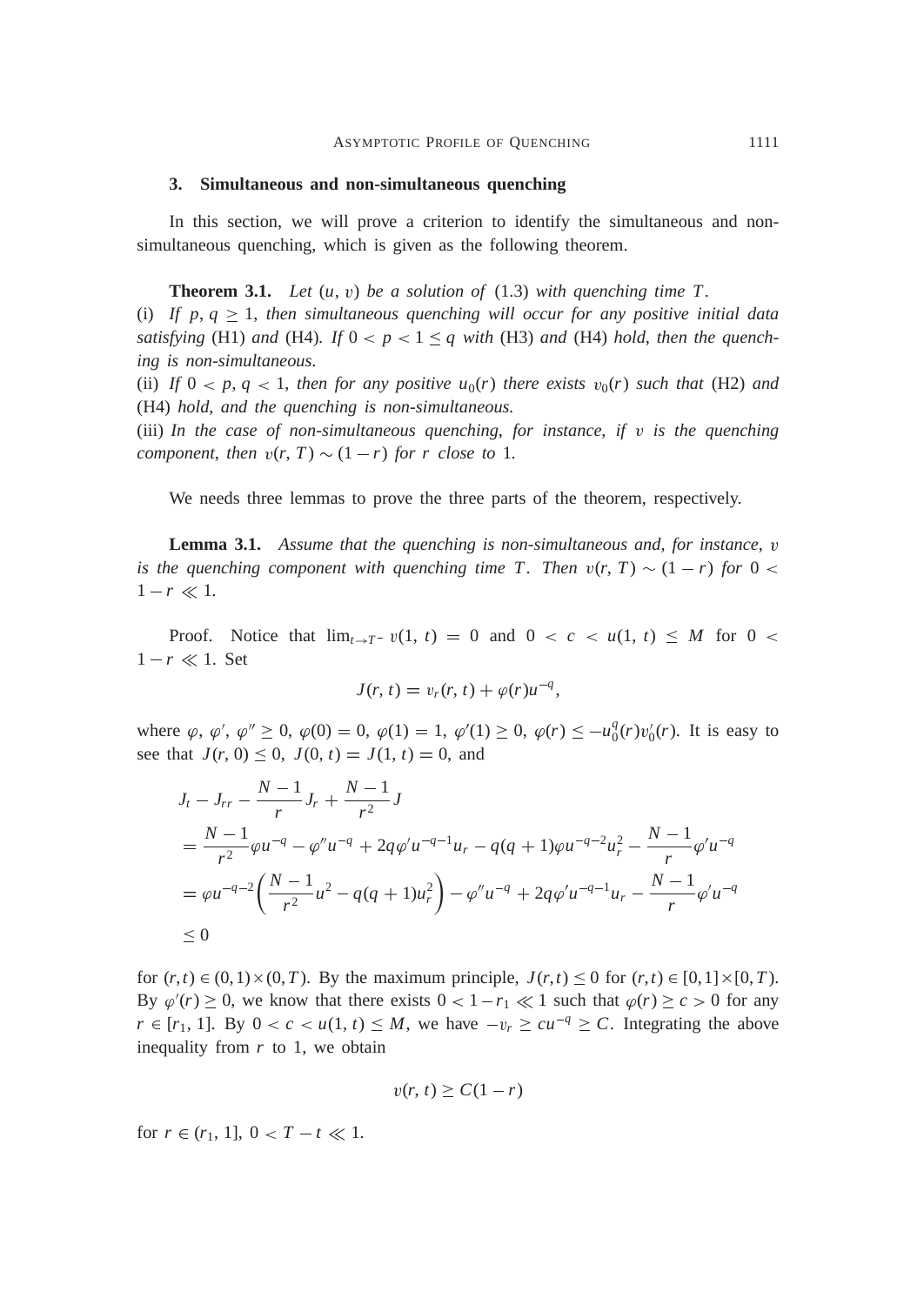On the other hand, set  $J(r, t) = v_r(r, t) + Cu^{\beta}$ , where  $0 < \beta < 1$  and *C* is large enough. Then

$$
J_t - J_{rr} - \frac{N-1}{r}J_r + \frac{N-1}{r^2}J = -C\beta(\beta - 1)u^{\beta - 2}u_r^2 + C\frac{N-1}{r^2}u^{\beta} \ge 0
$$

for  $(r, t) \in (0, 1) \times (0, T)$ . And  $J(0,t) = Cu^{\beta}(0,r) \ge 0$ ,  $J(1,t) = -u^{-q}(1,t) + Cu^{\beta}(1,t) \ge 0$ where *C* is large enough and  $0 < c < u(1,t) \le M$ . By the maximum principle,  $J(r,t) \ge$ 0, that is

$$
-v_r\leq Cu^{\beta}\leq C.
$$

Integrating this inequality from *r* to 1, we get for  $0 < T - t \ll 1$ ,  $0 < 1 - r \ll 1$ ,

$$
v(r, t) \leq C(1 - r).
$$

Let  $t \to T$  and the proof is complete.

**Lemma 3.2.** *The quenching in* (1.3) *is simultaneous under the assumptions* (H1) *and* (H4), *and is non-simultaneous if* (H3) *and* (H4) *are satisfied.*

**Lemma 3.3.** *Assume that* (H2) *and* (H4) *hold. Then for any initial data*  $u_0$ *, there exists an open set* (*in the C*<sup>2</sup> *topology*) *of initial data* <sup>v</sup><sup>0</sup> *such that* <sup>v</sup> *quenches while u keeps strictly positive.*

The proofs of Lemmas 3.2 and 3.3 are similar to the ones of Lemmas 3.2 and 3.3 in [14]. Here we omit them.

Theorem 3.1 follows from Lemmas 3.1–3.3 directly.

REMARK 3.1. We note that, in the case of non-simultaneous case, we could also get the quenching rate. For instance, if v is the quenching component, then  $v(1, t) \sim$  $(T - t)^{1/(p+1)}$ . The conclusion is similar to the one dimensional case that has been proved in [14].

### **4. Simultaneous quenching profiles**

Now we deal with the more interesting simultaneous quenching profiles. Consider the case of  $q \geq p > 1$  at first.

**Theorem 4.1.** *Let* (H4) *with either* (H1) *or* (H2) *hold*, (*u*, <sup>v</sup>) *be the solution of* (1.3) *with quenching time T . Then*

$$
u(r, T) \sim (1 - r)^{(1 - p)/(1 - pq)}, \quad v(r, T) \sim (1 - r)^{(1 - q)/(1 - pq)}, \quad 0 < 1 - r \ll 1.
$$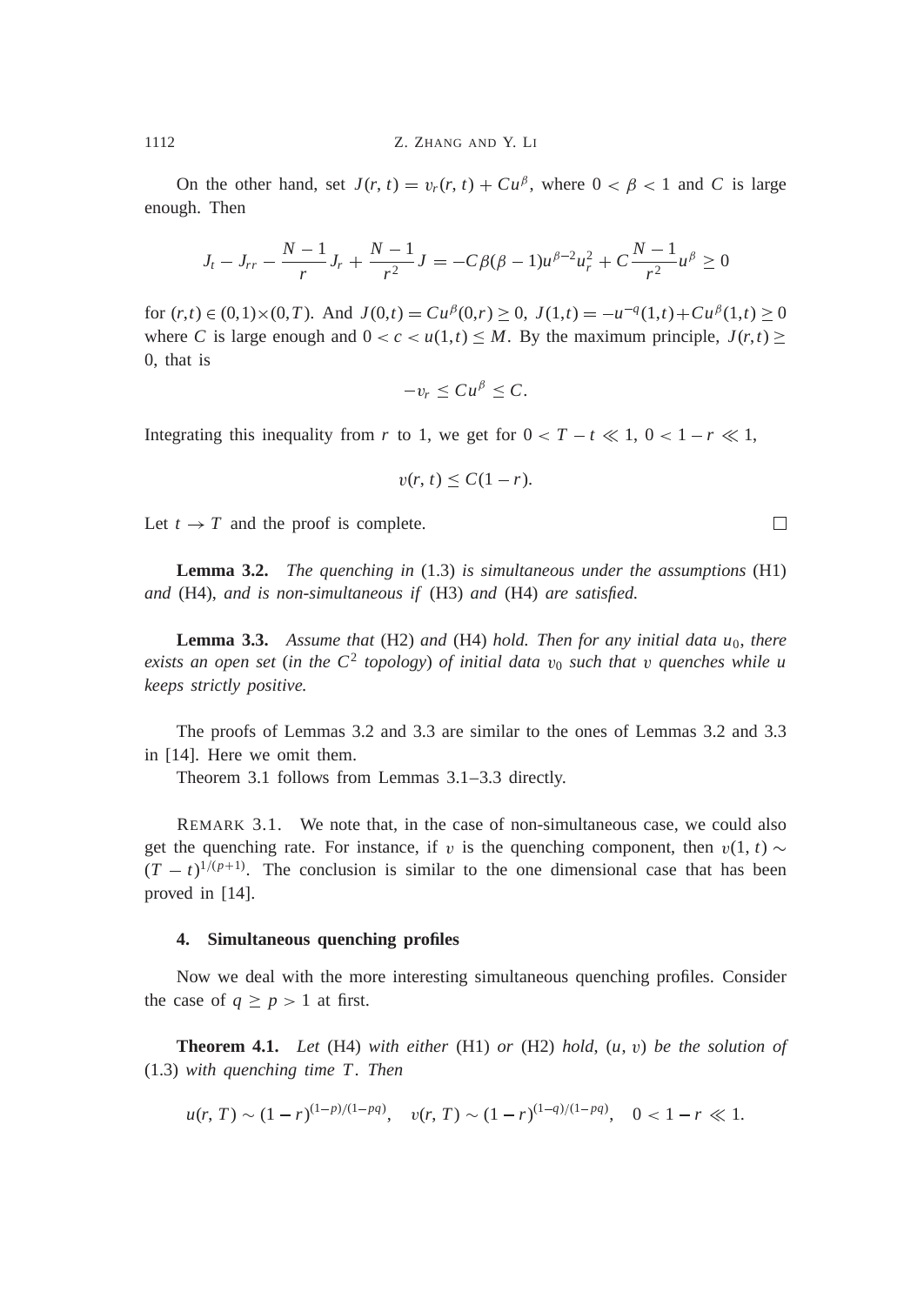We will prove the upper and lower bounds for the quenching profiles for *u* and *v* by a chain of lemmas.

**Lemma 4.1.** *Let* (H1) *and* (H4) *hold*, (*u*, <sup>v</sup>) *be the solution of* (1.3) *with quench*ing time T. Then there exists a positive constant C such that

$$
v(r, t) \ge C(1 - r)^{(1 - q)/(1 - pq)}
$$

*for*  $0 < T - t \ll 1$ ,  $0 < 1 - r \ll 1$ .

Proof. Set

$$
J(r, t) = v_r(r, t) + \varphi(r)u^{-q},
$$

where  $\varphi$ ,  $\varphi'$ ,  $\varphi'' \ge 0$ ,  $\varphi(0) = 0$ ,  $\varphi(1) = 1$ ,  $\varphi'(1) \ge 0$ ,  $\varphi(r) \le -v_0^p(r)u_0'(r)$ . By the Lemma 3.1 and Lemma 2.1 (i), we have

$$
-v_r \ge cu^{-q} \ge cv^{-q(1-p)/(1-q)},
$$

or equivalently

$$
-v^{q(1-p)/(1-q)}v_r \geq c.
$$

Integrating the above equality from  $r$  to 1, we can get

$$
v(r, t) \ge c(1 - r)^{(1 - q)/(1 - pq)}, \quad 0 < 1 - r \ll 1, \ 0 < T - t \ll 1.
$$

**Lemma 4.2.** *Let* (H1) *and* (H4) *hold*, (*u*, <sup>v</sup>) *be the solution of* (1.3) *with quench*ing time T. Then there exists a positive constant C such that

$$
u(r, t) \le C(1 - r)^{(1 - p)/(1 - pq)}
$$

*for*  $0 < T - t \ll 1$ ,  $0 < 1 - r \ll 1$ .

Proof. Set

$$
J(r, t) = (1 - r)^{\alpha} u_r(r, t) + C u^{\beta},
$$

where  $0 < \alpha < 1$ ,  $0 < \beta < 1$  and  $(1 - \alpha)/(1 - \beta) = (1 - p)/(1 - pq)$ . We have

$$
J_t - J_{rr} - \frac{N-1}{r} J_r + \frac{N-1}{r^2} J - 2\alpha (1-r)^{-1} J_r
$$
  
=  $-\alpha(\alpha - 1)(1-r)^{\alpha-2} u_r - C\beta(\beta - 1)u^{\beta-2} u_r^2 + C\frac{N-1}{r^2} u^{\beta} + \alpha \frac{N-1}{r} (1-r)^{\alpha-1} u_r$   
+  $2\alpha^2 (1-r)^{\alpha-2} u_r - 2C\alpha \beta u^{\beta-1} (1-r)^{-1} u_r$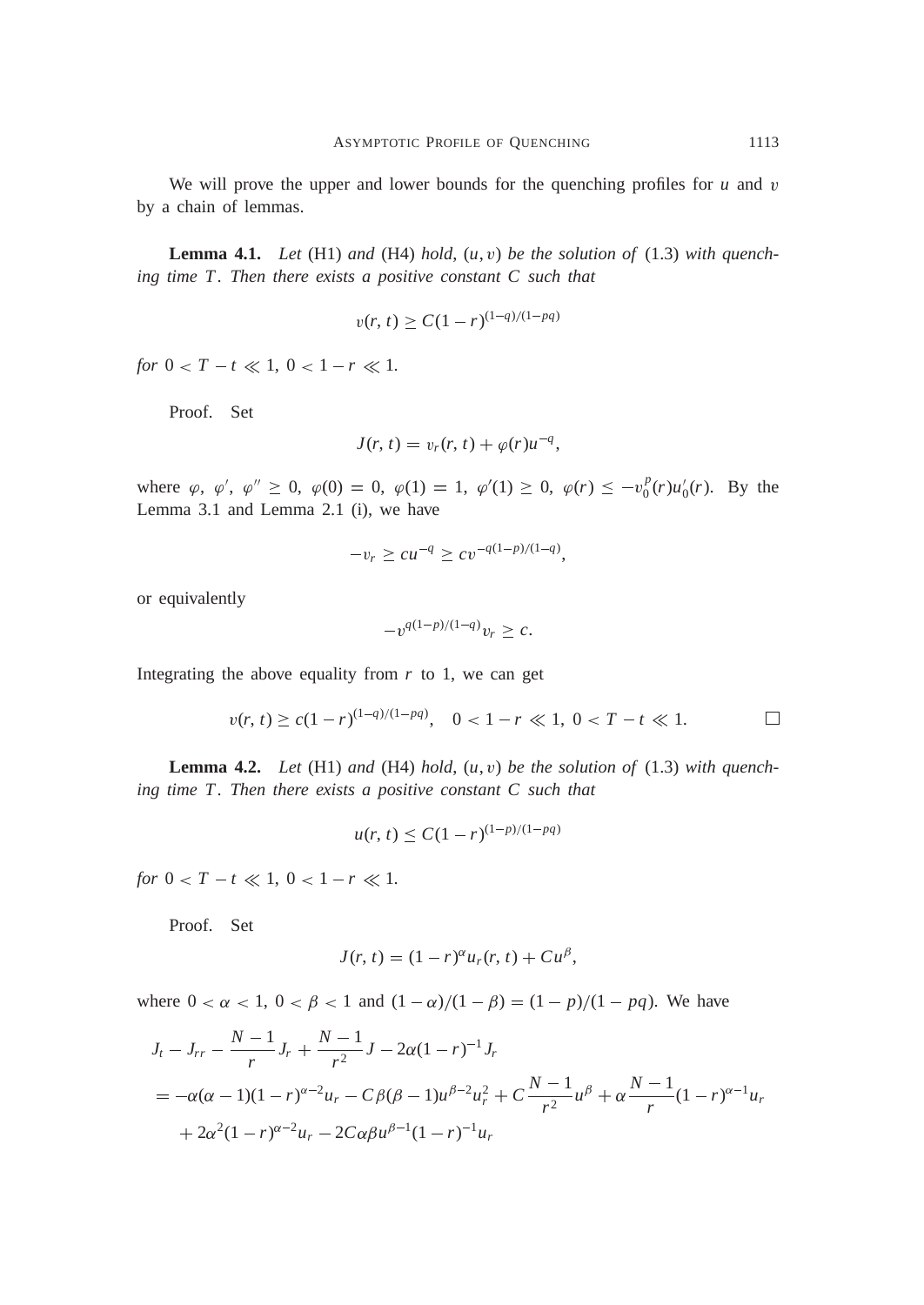1114 Z. ZHANG AND Y. LI

$$
= \alpha(\alpha + 1)(1 - r)^{\alpha - 2}u_r + \alpha \frac{N - 1}{r}(1 - r)^{\alpha - 1}u_r - C\beta(\beta - 1)u^{\beta - 2}u_r^2
$$
  

$$
-2C\alpha\beta u^{\beta - 1}(1 - r)^{-1}u_r + C\frac{N - 1}{r^2}u^{\beta}
$$
  

$$
= \alpha(1 - r)^{\alpha - 2}u_r\left((\alpha + 1) + \frac{N - 1}{r}(1 - r) - 2C\beta u^{\beta - 1}(1 - r)^{1 - \alpha}\right)
$$
  

$$
-C_2\beta(\beta - 1)u^{\beta - 2}u_r^2 + C\frac{N - 1}{r^2}u^{\beta}
$$
  

$$
\geq 0
$$

for  $r \in (0, 1)$ ,  $0 < T - t \ll 1$  and *C* large enough. It easy to see that  $J(0, t) =$  $Cu^{p}(0, t) \geq 0$ ,  $J(1, t) = Cu^{p}(1, t) \geq 0$ . By the maximum principle,  $J(r, t) \geq 0$  for  $0 < 1 - r \ll 1, 0 < T - t \ll 1$ . That is

$$
(1 - r)^{\alpha} u_r(r, t) + C u^{\beta} \ge 0,
$$

equivalently

$$
-u^{-\beta}u_r\leq C(1-r)^{-\alpha}.
$$

Integrating the above equality from  $r$  to 1, we get

$$
u(r, t) \le C(1 - r)^{(1 - \alpha)/(1 - \beta)} = C(1 - r)^{(1 - p)/(1 - pq)}
$$

for  $0 < T - t \ll 1, 0 < 1 - r \ll 1$ .

**Lemma 4.3.** *Let* (H1) *and* (H4) *hold*,  $(u, v)$  *be the solution of* (1.3) *with quench*ing time T. Then there exists a positive constant C such that

$$
v(r, t) \le C(1 - r)^{(1 - q)/(1 - pq)}
$$

*for*  $0 < T - t \ll 1$ ,  $0 < 1 - r \ll 1$ .

Proof. Set

$$
J(r, t) = (1 - r)^{\lambda} v_r(r, t) + C v^{\gamma},
$$

where  $0 < \gamma < 1$ ,  $0 < \lambda < 1$  and  $(1 - \lambda)/(1 - \gamma) = (1 - q)/(1 - pq)$ . Similarly to the proof of Lemma 4.2, we can get

$$
v(r, t) \le C(1 - r)^{(1 - \lambda)/(1 - \gamma)} = C(1 - r)^{(1 - q)/(1 - pq)}
$$

for  $0 < T - t \ll 1, 0 < 1 - r \ll 1$ .

 $\Box$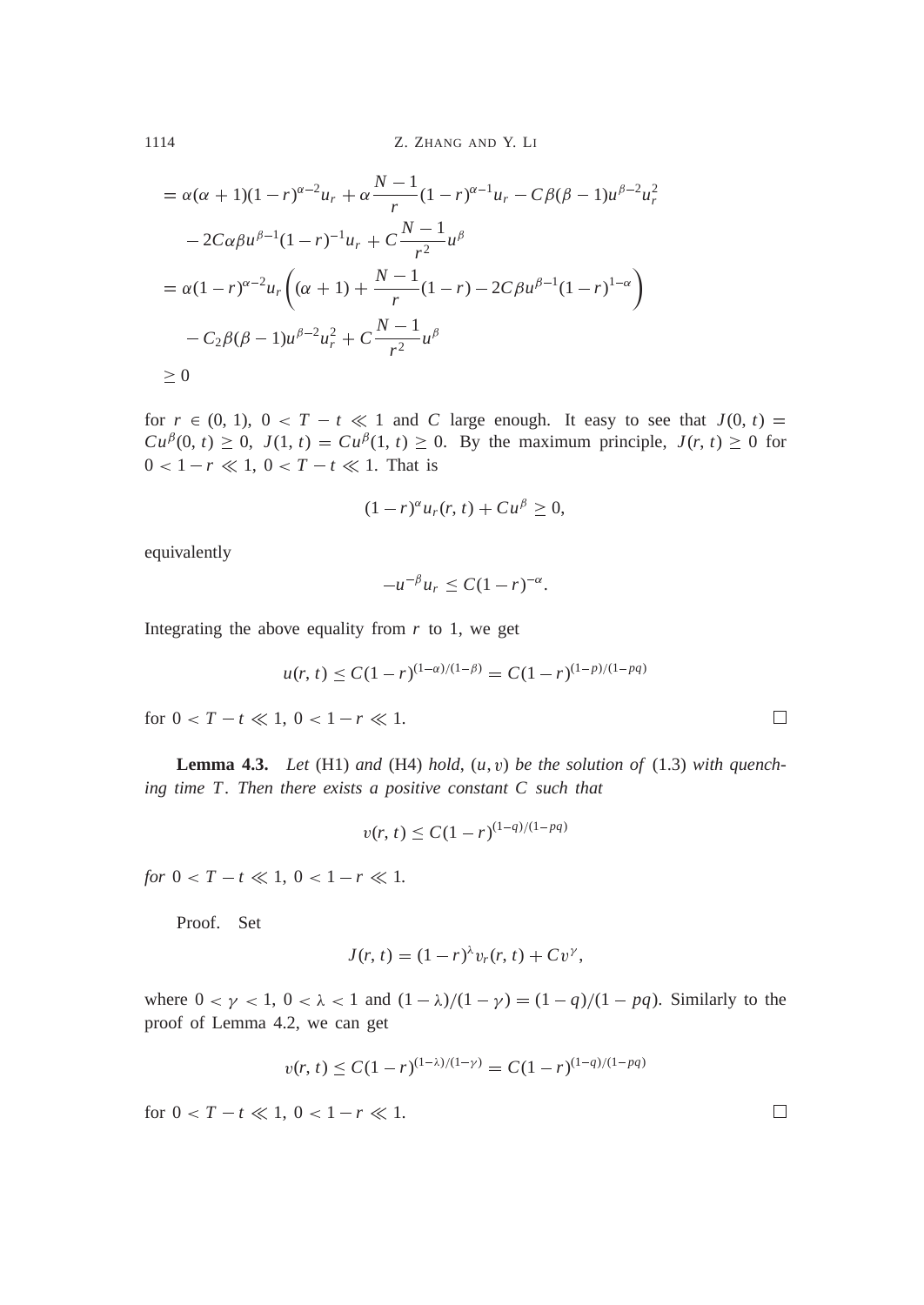**Lemma 4.4.** Let  $(H1)$  and  $(H4)$  hold,  $(u, v)$  be the solution of  $(1.3)$  with quenching time T. Then there exists a positive constant c such that

$$
u(r, t) \ge c(1 - r)^{(1 - p)/(1 - pq)}
$$

*for*  $0 < T - t \ll 1$ ,  $0 < 1 - r \ll 1$ .

Proof. Set

$$
J(r, t) = ur(r, t) + \varphi(r)v^{-p},
$$

where  $\varphi$ ,  $\varphi'$ ,  $\varphi'' \ge 0$ ,  $\varphi(0) = 0$ ,  $\varphi(1) = 1$ ,  $\varphi'(1) \ge 0$ ,  $\varphi(r) \le -v_0^p(r)u_0'(r)$ . It is easy to see that  $J(r, 0) \le 0$ ,  $J(0, t) = J(1, t) = 0$ , and

$$
J_t - J_{rr} - \frac{N-1}{r} J_r + \frac{N-1}{r^2} J
$$
  
=  $\frac{N-1}{r^2} \varphi v^{-p} - \varphi'' v^{-p} + 2p \varphi' v^{-p-1} v_r - p(p+1) \varphi v^{-p-2} v_r^2 - \frac{N-1}{r} \varphi' v^{-p}$   
=  $\varphi v^{-p-2} \left( \frac{N-1}{r^2} v^2 - p(p+1) v_r^2 \right) - \varphi'' v^{-p} + 2p \varphi' v^{-p-1} v_r - \frac{N-1}{r} \varphi' v^{-p}$   
\le 0

for  $(r, t) \in (0, 1) \times (0, T)$ . By the maximum principle,  $J(r, t) \le 0$  for  $(r, t) \in [0, 1] \times [0, T)$ . By  $\varphi'(r) \ge 0$ , we know that there exists  $0 < 1 - r_1 \ll 1$  such that  $\varphi(r) \ge c > 0$  for any  $r \in (r_1, 1]$ . Then we have

$$
-u_r(r, t) \ge \varphi(r)v^{-p} \ge c(1-r)^{-p(1-q)/(1-pq)},
$$

equivalently where we use the conclusion of Lemma 4.3. Integrating the above equality from *r* to 1, we can obtain  $u(r,t) \ge c(1-r)^{(1-p)/(1-pq)}$  for  $r \in (r_1,1], 0 < T-t \ll 1$ .

REMARK 4.1. We obtain the quenching profiles for (H1)  $(1 < p \le q)$  by letting  $t \rightarrow T$  and combining Lemmas 4.1–4.4. The subcase of (H2) (0 <  $p \leq q < 1$ ) can be treated by a similar way. The main difference between the two subcases is that, by Theorem 3.1, the quenching should be assumed simultaneous for the second case, while the quenching in the first case is always simultaneous.

Theorem 4.1 is proved by Lemmas 4.1–4.4 and Remark 4.1. Finally, we consider the simultaneous quenching profiles for the other cases.

**Theorem 4.2.** *Let* (*u*, <sup>v</sup>) *be the solution of* (1.3) *with quenching time T . For*  $0 < 1 - r \ll 1$ , (1) If  $p = q = 1$ , the simultaneous quenching profile is

 $u(r, T) \sim (1 - r)^{1/2}, \quad v(r, T) \sim (1 - r)^{1/2}.$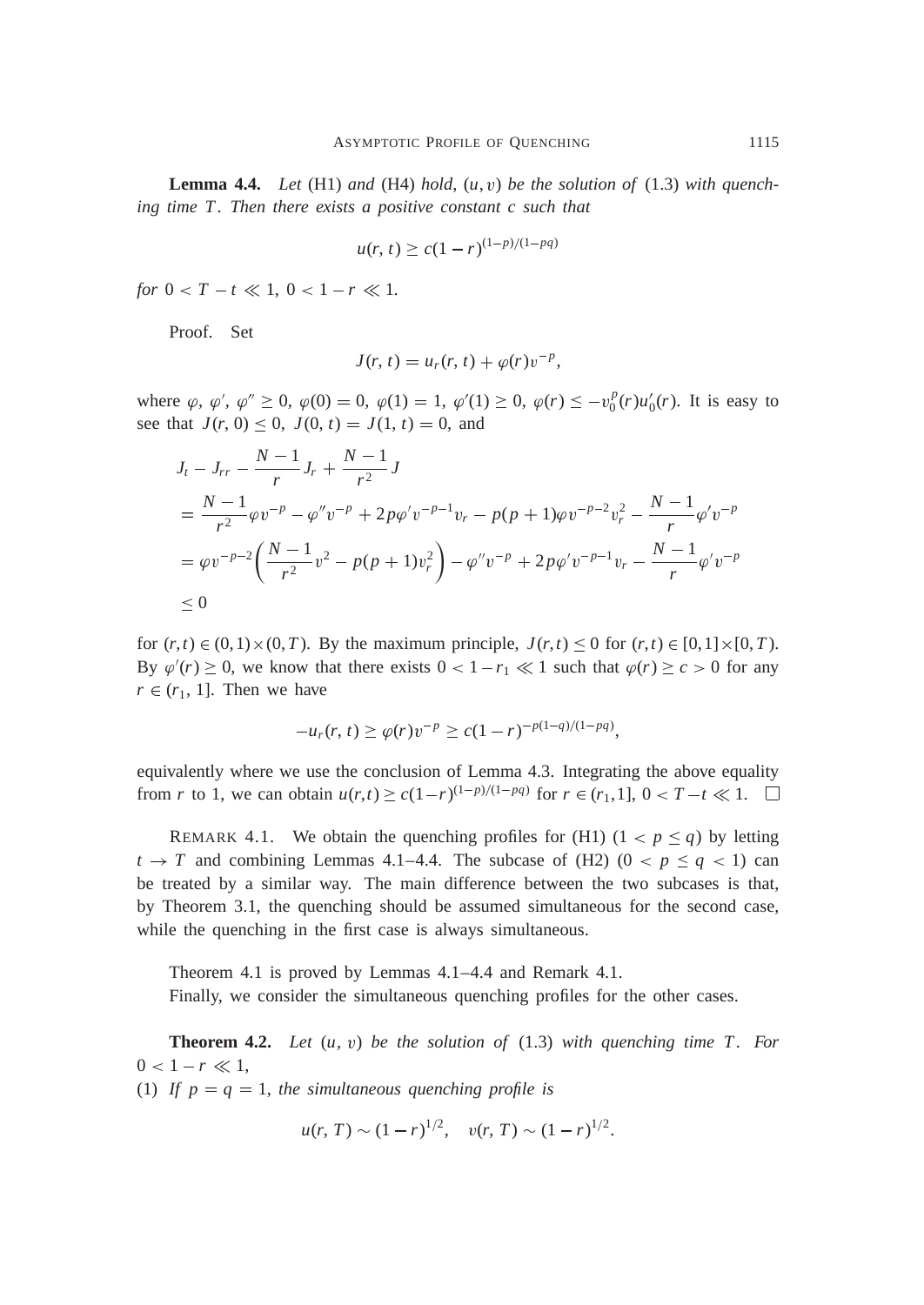(2) If  $p = 1 < q$ , the simultaneous quenching profile is

$$
u(r, T) \sim |\log(1-r)|^{-1/(q-1)}, \quad v(r, T) \sim (1-r)|\log(1-r)|^{q/(q-1)}.
$$

Proof. (1) For  $p = q = 1$ , by using Lemma 4.1 with  $q = 1$  and noticing  $u \sim v$ , we can obtain  $v(r, t) \ge C(1 - r)^{1/2}$ , and  $v(r, t) \le C(1 - r)^{1/2}$  from Lemma 4.3 where  $\lambda = 5/8$ ,  $\gamma = 1/4$ . Thus,  $u(r, t) \sim v(r, t) \sim (1-r)^{1/2}$  for  $0 < T-t \ll 1$ ,  $0 < 1-r \ll 1$ .

(2) Now we consider the case of  $q > p = 1$ . We know from the Lemma 2.1 (ii) that  $-\log v(r, t) \le cu^{-q+1}(r, t)$ , that is

$$
v(x, t) \ge e^{-cu^{-q+1}(r,t)}, \quad (r, t) \in [0, 1] \times [0, T).
$$

To get the upper bound of the  $v(r, t)$ , set

$$
J(r, t) = v_r(r, t) - C \log(1 - r) v^{1/q}(r, t).
$$

It easy to see that  $J(0, t) = 0$  and *C* is large to make  $J(1, t) \ge 0$ . We have

$$
J_t - J_{rr} - \frac{N-1}{r} J_r + \frac{N-1}{r^2} J
$$
  
= 
$$
\frac{C}{(1-r)^2} v^{1/q} - \frac{2C}{q(1-r)} v^{1/q-1} v_r + \frac{C}{q} \left(\frac{1}{q} - 1\right) \log(1-r) v^{1/q-2} v_r^2
$$
  

$$
- \frac{C(N-1)}{r(1-r)} v^{1/q} - \frac{C(N-1)}{r^2} \log(1-r) v^{1/q}
$$
  
= 
$$
- \frac{2C}{q(1-r)} v^{1/q-1} v_r + \frac{C}{q} \left(\frac{1}{q} - 1\right) \log(1-r) v^{1/q-2} v_r^2
$$
  
+ 
$$
\frac{C}{1-r} v^{1/q} \left(\frac{1}{1-r} - \frac{N-1}{r} - \frac{N-1}{r^2} (1-r) \log(1-r)\right)
$$
  
\ge 0

for *C* large enough and  $(r, t) \in (r_1, 1) \times (0, T)$ , where  $0 < 1 - r_1 \ll 1$ . By the maximum principle,  $J(r, t) \ge 0$  for  $(r, t) \in (r_1, 1] \times [0, T)$ . Then we have

$$
-v^{-1/q}v_r \le -C\log(1-r).
$$

Integrating the inequality from  $r$  to 1, we get

$$
v^{1-1/q}(r, t) \le -C(1-r)\log(1-r),
$$

or equivalently

$$
v(r, t) \le C(1-r)^{q/(q-1)}|\log(1-r)|^{q/(q-1)} \le C(1-r)|\log(1-r)|^{q/(q-1)}
$$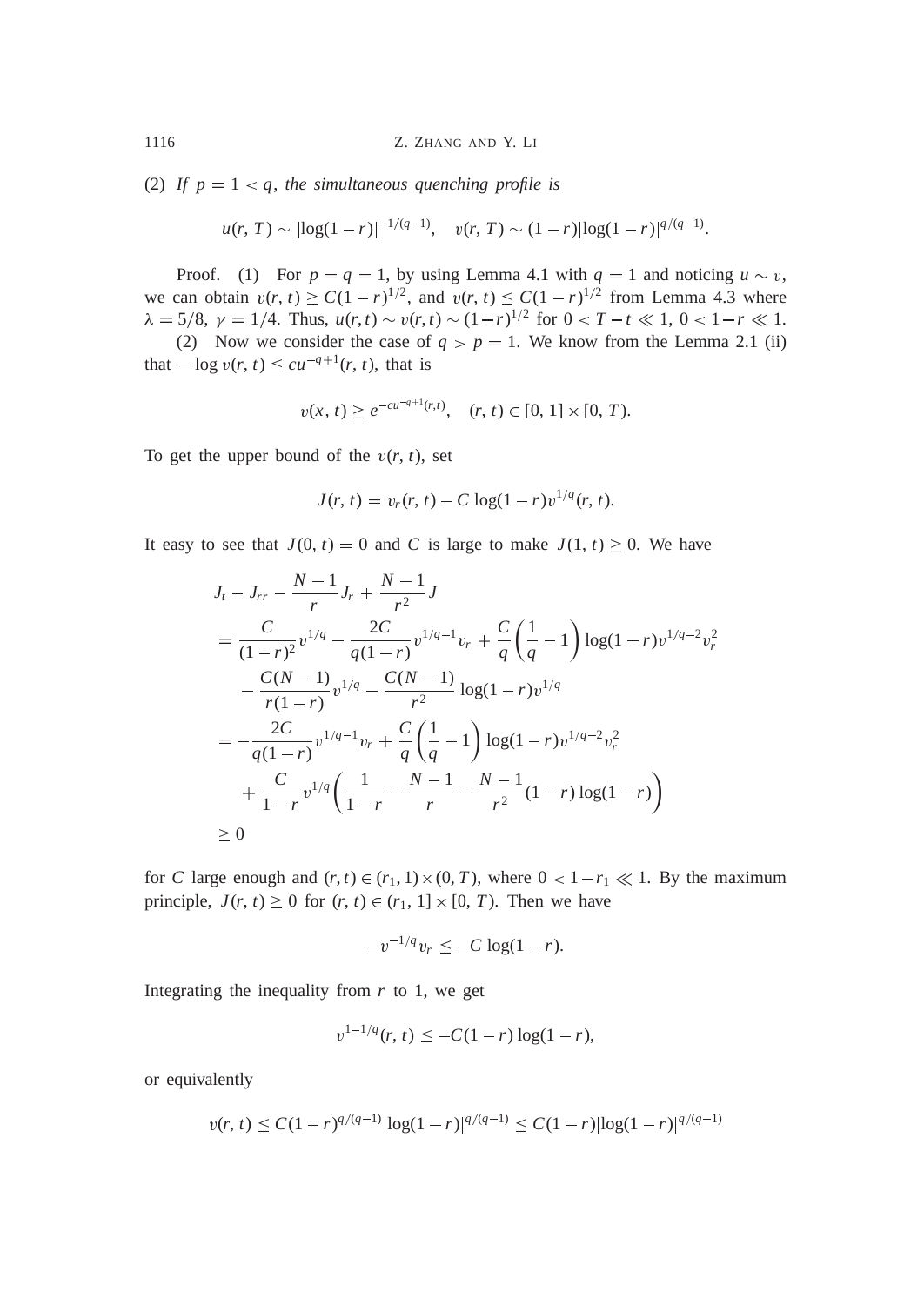for  $0 < T - t \ll 1, 0 < 1 - r \ll 1$ .

By  $-\log v(r, t) \le cu^{-q+1}(r, t)$ , we have  $u^{1-q}(r, t) \ge -\log v(r, t)$ . Using the above upper bound of  $v(r, t)$ , we obtain

$$
u^{1-q}(r, t) \ge -\log v(r, t) \ge -C \log((1 - r) |\log(1 - r)|^{q/(q-1)})
$$
  
= -C \log(1 - r) - \frac{Cq}{q-1} \log(|\log(1 - r)|)  

$$
\ge -C \log(1 - r)
$$

for  $(r, t) \in (0, 1) \times (0, T)$ . Then

$$
u(r, t) \le C |\log(1 - r)|^{-1/(q-1)}
$$

for  $0 < T - t \ll 1, 0 < 1 - r \ll 1$ .

To get the lower bound of the  $v(r, t)$ , we set  $J(r, t) = v_r(r, t) + ru^{-q}$ . Obviously,  $J(0, t) = J(1, t) = 0$ . We have

$$
J_t - J_{rr} - \frac{N-1}{r}J_r + \frac{N-1}{r^2}J = 2qu^{-q-1}u_r - rq(q+1)u^{-q-2}u_r^2 \le 0
$$

for  $(r, t) \in (0, 1) \times (0, T)$ . By the maximum principle,  $J(r, t) \le 0$  for  $(r, t) \in [0, 1] \times [0, T)$ . Then we have

$$
-v_r(r, t) \geq ru^{-q} \geq C |\log(1-r)|^{q/(q-1)}.
$$

Integrating the inequality from *r* to 1 where  $0 < 1 - r \ll 1$ ,

$$
v(r, t) \ge C \int_r^1 |\log(1 - s)|^{q/(q-1)} ds.
$$

Setting  $log(1 - s) = -w$ , we get

$$
v(r, t) \ge C \int_{-\log(1-r)}^{\infty} w^{q/(q-1)} e^{-w} dw.
$$

It is known that the incomplete Gamma function  $\Gamma(a, z) = \int_z^{\infty} w^{a-1} e^{-w} dw$  satisfies  $\Gamma(a, z) \sim z^{a-1}e^{-z}$  for  $z \to \infty$ . For the incomplete Gamma function  $\Gamma(a, -\log(1 - r))$ with  $a - 1 = q/(q - 1)$ , we obtain

$$
v(r, t) \ge C(1 - r) |\log(1 - r)|^{q/(q-1)}
$$

ford  $0 < T - t \ll 1, 0 < I - r \ll 1$ .

As for the lower bound of the  $v(r, t)$ , we set

$$
J(r, t) = ur(r, t) + rv^{-1}.
$$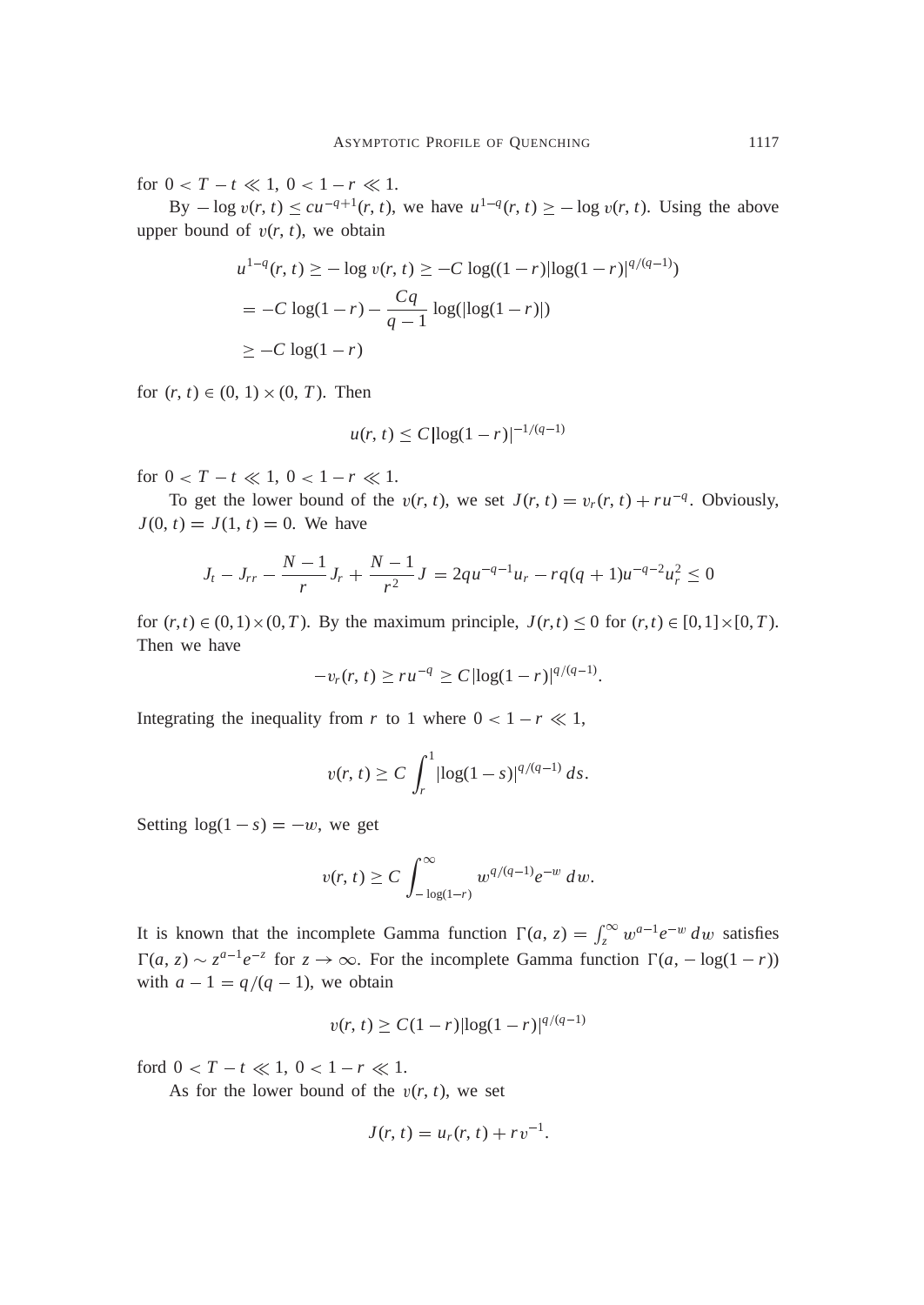It is easy to see that  $J(0, t) = J(1, t) = 0$ . And

$$
J_t - J_{rr} - \frac{N-1}{r}J_r + \frac{N-1}{r^2}J = 2v^{-2}v_r - 2rv^{-3}v_r^2 \le 0
$$

for  $(r, t) \in (0, 1) \times (0, T)$ . By the maximum principle,  $J(r, t) \le 0$  for  $(r, t) \in [0, 1] \times [0, T)$ . Then we have

$$
-u_r \geq r v^{-1} \geq C(1-r)^{-1} |\log(1-r)|^{-q/(q-1)}
$$

for  $0 < T - t \ll 1$ ,  $0 < 1 - r \ll 1$ . Integrating the above inequality from r to 1, we can get

$$
u(r, t) \ge C |\log(1 - r)|^{-1/(q-1)}
$$

for  $0 < T - t \ll 1$ ,  $0 < 1 - r \ll 1$ . Let  $t \to T$  and the proof is complete.

REMARK 4.2. For the simultaneous quenching case, we note that  ${r = 1}$  is the only quenching point. Moreover, by virtue of Lemma 2.1, we also could get three kinds of simultaneous quenching rates described briefly as the following conclusions, which are very similar to those in the one dimensional case (see [14]),

$$
u(1, t) \sim (T - t)^{\alpha/2}, \quad v(1, t) \sim (T - t)^{\beta/2} \quad \text{for} \quad p, q > 1 \quad \text{or} \quad p, q < 1;
$$
\n
$$
u(1, t) \sim (T - t)^{1/4}, \quad v(1, t) \sim (T - t)^{1/4} \quad \text{for} \quad p = q = 1;
$$
\n
$$
u(1, t) \sim |\log(T - t)|^{-1/(q - 1)}, \quad v(1, t) \sim (T - t)|\log(T - t)|^{q/(q - 1)} \quad \text{for} \quad 1 = p < q,
$$

where  $\alpha = (p-1)/(pq-1), \beta = (q-1)/(pq-1).$ 

#### **References**

- [1] C.Y. Chan and M.K. Kwong: *Quenching phenomena for singular nonlinear parabolic equations*, Nonlinear Anal. **12** (1988), 1377–1383.
- [2] C.Y. Chan: *New results in quenching*; in World Congress of Nonlinear Analysts '92, **1**–**4** (Tampa, FL, 1992), de Gruyter, Berlin, 1996, 427–434.
- [3] J.M. Chadam, A. Peirce and H.-M. Yin: *The blowup property of solutions to some diffusion equations with localized nonlinear reactions*, J. Math. Anal. Appl. **169** (1992), 313–328.
- [4] K. Deng and M. Xu: *Quenching for a nonlinear diffusion equation with a singular boundary condition*, Z. Angew. Math. Phys. **50** (1999), 574–584.
- [5] K. Deng and M. Xu: *On solutions of a singular diffusion equation*, Nonlinear Anal. **41** (2000), Ser. A: Theory Methods, 489–500.
- [6] M. Fila and H.A. Levine: *Quenching on the boundary*, Nonlinear Anal. **21** (1993), 795–802.
- [7] R. Ferreira, A. de Pablo, F. Quiros and J.D. Rossi: *Non-simultaneous quenching in a system of heat equations coupled at the boundary*, Z. Angew. Math. Phys. **57** (2006), 586–594.
- [8] B. Hu and H.-M. Yin: *The profile near blowup time for solution of the heat equation with a nonlinear boundary condition*, Trans. Amer. Math. Soc. **346** (1994), 117–135.